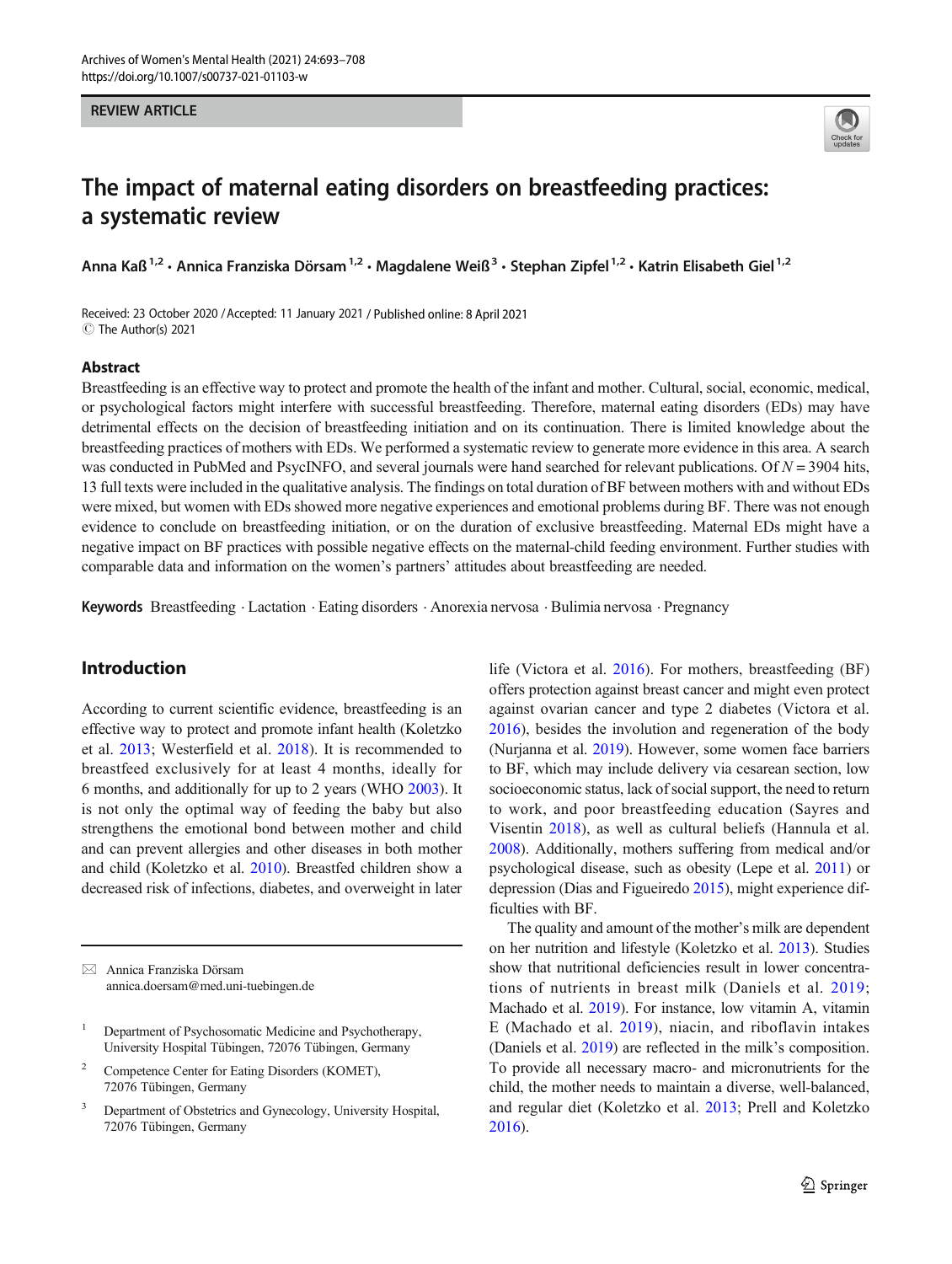Since dysfunctional eating behaviors are the main characteristics of eating disorders (EDs) (APA [2013](#page-13-0)), mothers suffering from EDs may have difficulties meeting the nutritional recommendations during BF. An altered micronutrient status, most commonly vitamin A deficiencies, was observed in patients with anorexia nervosa (Achamrah et al. [2017](#page-13-0)). Current research shows that approximately 1.5 to 7.6% of pregnant women are affected by EDs (Bye et al. [2020\)](#page-13-0). Although ED symptoms often decrease during pregnancy, they return after childbirth in many cases (Knoph et al. [2013](#page-14-0); Watson et al. [2013\)](#page-15-0), which is the time frame for BF initiation.

Anorexia nervosa (AN), bulimia nervosa (BN), and binge eating disorder (BED) and "other specified feeding or eating disorder" (OSFED) represent the specific eating disorders (EDs) delineated in the Diagnostic and Statistical Manual of Mental Disorders, 5th Edition (DSM-V) (APA [2013\)](#page-13-0). All forms of EDs are characterized—at varying degrees—by dietary restraint, binge eating, and distorted body-related attitudes (Treasure et al. [2010;](#page-15-0) Treasure et al. [2020\)](#page-15-0). Briefly, the central feature of AN is extremely low body weight and a fear of gaining weight (Resmark et al. [2019](#page-15-0)); BN comprises repeated binge eating, followed by inappropriate compensatory behaviors to prevent weight gain (e.g., self-induced vomiting) (Falkai et al. [2018;](#page-14-0) Treasure et al. [2010;](#page-15-0) Treasure et al. [2020\)](#page-15-0). BED is also associated with recurring binge eating episodes, accompanied by feelings of lack of control, guilt, embarrassment, or disgust (APA [2013;](#page-13-0) Falkai et al. [2018](#page-14-0)). The diagnosis of OSFED includes all forms of disordered eating, which are not fully covered by the diagnostic criteria of the other ED subtypes (APA [2013\)](#page-13-0).

There is evidence that mothers with EDs show altered attitudes toward child feeding. For example, women with BN might experience a fear to binge eat the baby's food (Fahy and Treasure [1989;](#page-14-0) Stapleton et al. [2009\)](#page-15-0). This may lead to extended duration of BF in mothers with BN to avoid the handling of solid foods. On the other hand, restrictive energy intake of mothers with AN might result in insufficient milk production (Waugh and Bulik [1999](#page-15-0)). Therefore, cessation of BF in AN patients might be earlier than intended (Waugh and Bulik [1999](#page-15-0)). Women with EDs reported that they could either not start BF due to the strong need to lose weight or to maintain restrictive eating patterns (Stapleton et al. [2008\)](#page-15-0). On the other hand, women reported that BF meant burning calories, which was the reason for them to start BF (Stapleton et al. [2008\)](#page-15-0). Previous evidence on BF practices in women with EDs therefore expresses an ambivalence of these mothers between ED-related concerns and behaviors on the one hand and the wish of satisfying the baby's needs on the other hand. This can result in feelings of guilt and shame in many mothers with EDs (Stapleton et al. [2008](#page-15-0)). A mechanism which might contribute to these BF difficulties in the ED spectrum is oxytocin functioning. The hypothalamic neuropeptide oxytocin regulates a broad range of social behavior, is involved in

attachment, e.g., within mother-child interactions, and is released during BF (Marlin and Froemke [2017](#page-14-0)). Recently, it has been outlined that oxytocin also contributes to the regulation of eating behavior and might play a role in the disease process of EDs (Giel et al. [2018\)](#page-14-0). Although the specific interplay between behavioral expressions and hormonal regulation is not yet clear, oxytocin functioning might underlie some BF difficulties seen in women with EDs and might even contribute to an intergenerational transmission of EDs via attachment experiences in early childhood (Giel et al. [2018](#page-14-0)).

As there are various contrasting results regarding BF practices of mothers with lifetime EDs, the present systematic review is intended to provide more detailed evidence regarding overall BF behavior of mothers with current or active EDs, including BF duration as well as physical and emotional barriers to BF. Previously published reviews on this topic had different primary aims (Behar and Arancibia [2014;](#page-13-0) Martini et al. [2020\)](#page-14-0). Therefore, the main research questions of the present systematic review are:

- a) Is there a difference in duration of exclusive or partial BF after childbirth in women with a history of EDs compared to healthy women?
- b) Is there a difference regarding physical and emotional problems during BF in women with a history of EDs compared to healthy women?

## Materials and methods

The present review was conducted using scientific papers examining the influence of maternal EDs on BF behavior. The research strategy and data extraction process were based on the guidelines of the Preferred Reporting Items for Systematic Reviews and Meta-Analyses (PRISMA) (Moher et al. [2009](#page-14-0)).

## **Terminology**

Exclusive BF is defined as "breastfeeding without any supplements of formula milk or solid food" (Kersting et al. [2020;](#page-14-0) Torgersen et al. [2010\)](#page-15-0). In many studies, partial BF, defined as "continued breastfeeding, with possible supplementation of milk or solids," is a more common mode of BF (Kersting et al. [2020;](#page-14-0) Torgersen et al. [2010\)](#page-15-0), because exact information on supplementation and formula is sometimes missing.

## Research strategy and data extraction

The systematic search was conducted until September 2020 (see Table 1 for detailed information on research strategy and data extraction process). The full search path for PubMed is displayed in the supplement section.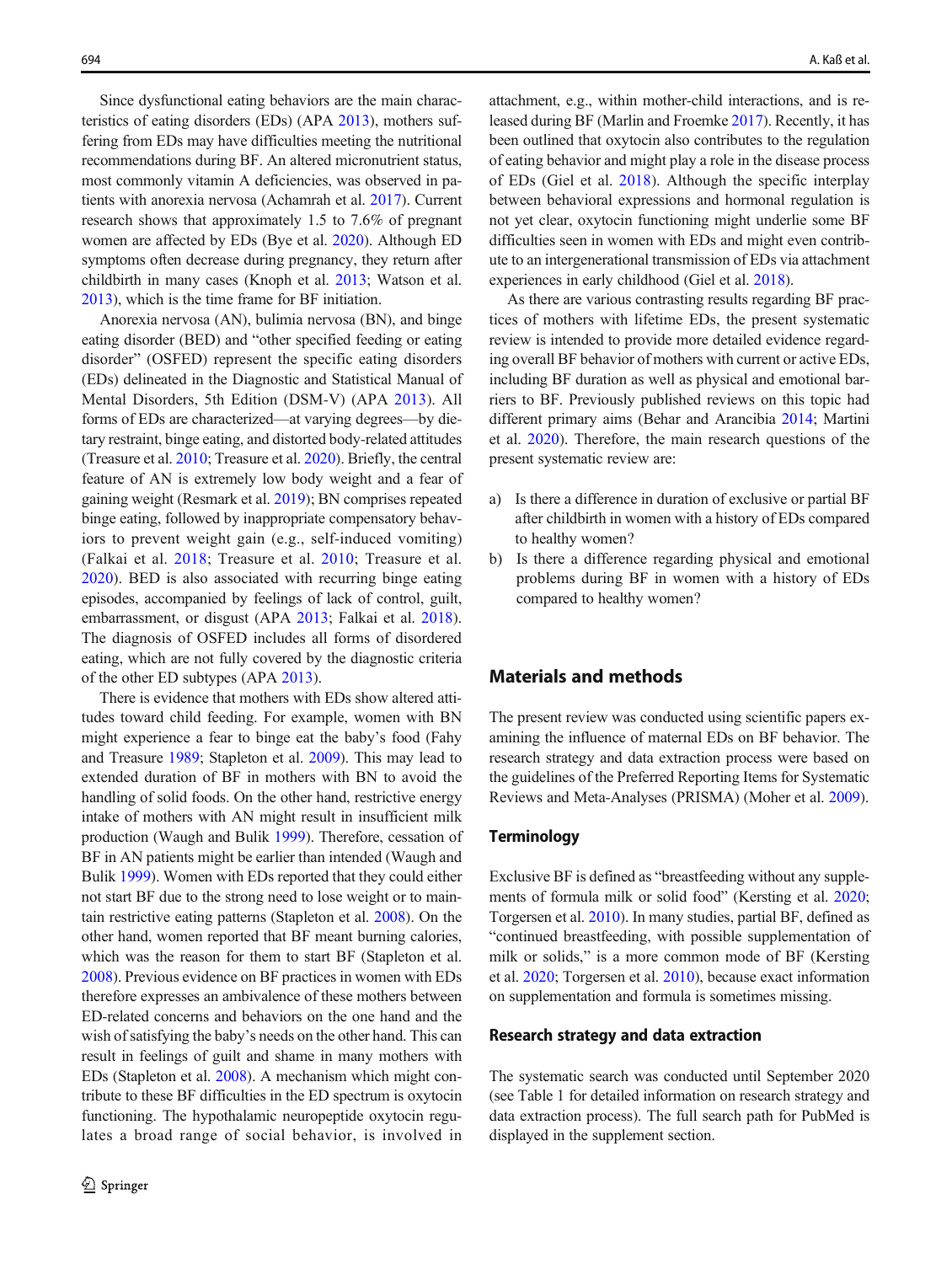



Note: The initials of authors who were integrated in the respective processes are displayed in brackets

#### Eligibility criteria

To qualify for this review, papers had to meet criteria defined according to the five PICOS dimensions: participants (P), interventions (I), comparators (C), outcomes (O), and study design (S) (Moher et al. [2009](#page-14-0)). Due to the fact that BF is a natural behavior and that the actual behavior of mothers was of interest for this review, the PICOS scheme was slightly modified by replacing the item "interventions" with "investigations."

Participants Participants included mother-child dyads, whereby the mother had an active or past ED. EDs had to be diagnosed according to DSM criteria and included the diagnoses of AN, BN, BED, and OSFED.

Investigations Studies investigating the duration of BF and/or the occurrence of physical or psychological problems during BF in women with active or past EDs were included in this review. Reported problems should be based on medical records, but also self-reported perceptions were considered. Additionally, feelings and general attitudes toward BF were relevant for the present review. This review also included studies reporting on scheduled feeding, as well as differences in the feeding behavior of mothers with EDs between daughters and sons.

Comparators Control groups included healthy mother-child dyads with mothers who did not suffer from any lifetime EDs. Studies were excluded if a control group was missing.

Outcome measures The primary outcome measure for this review was BF behavior in mothers with EDs including total BF duration, BF initiation, and problems associated with BF. Secondary outcome measures were feelings during BF, scheduled feeding, and general attitudes toward child feeding.

Study design Cross-sectional and longitudinal studies as well as case-control and cohort studies investigating BF behavior of mothers with active or past EDs were included. No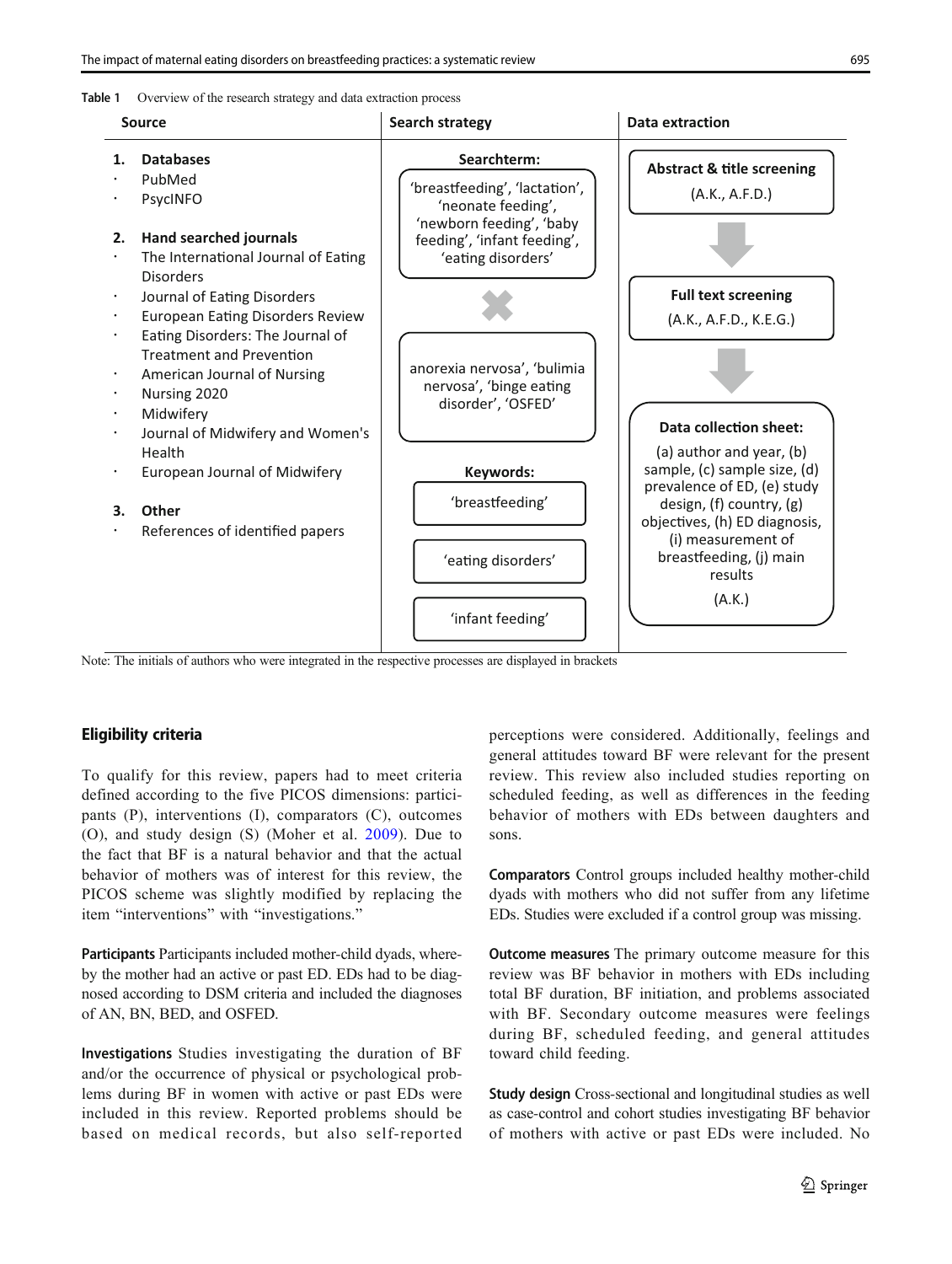restriction regarding the publication date was imposed. Unpublished material ([www.opengrey.eu](http://www.opengrey.eu)) was also included. Secondary data analyses such as reviews and book chapters as well as case reports, abstracts, and dissertations were excluded. Publication languages included English, German, French, and Spanish.

#### Quality assessment of included studies

The first and the second authors rated the studies according to quality aspects of the Newcastle-Ottawa Scale (NOS) (Wells et al. [2008\)](#page-15-0) for quality assessment of cohort and case control studies (Table 3). The quality of the studies was assessed by the scores achieved in the categories (1) selection of the cohort group or cases, (2) comparability with controls, and (3) outcome (cohort studies)/exposure (case control studies). The maximum score achievable was nine. Points were given for example for representativeness of the study group, a community selection of the control group, the ascertainment of exposure by secure records, and independent blind assessment of the outcome.

## Results

In total, 13 publications on 12 different studies qualified for inclusion in this review. Publication dates ranged from 1988 (Brinch et al. [1988](#page-13-0);  $n = 50$ ) to 2019 (Martini et al. [2019;](#page-14-0)  $n =$ 99). The flow diagram visualizes the process of the study selection (Fig. 1).

The sample size in the included studies ranged from  $n = 20$ to  $n = 53,879$ . The combined samples of all studies included  $n = 78,259$  women, of which  $n = 4667$  had been diagnosed with a lifetime ED. A total of  $n = 73,592$  women without any history of EDs were included as a control group. Since the study by Torgersen et al. published in 2015 (Torgersen et al.  $2015$ ;  $n = 53,879$ ) was the follow-up investigation of the paper published in 2010 (Torgersen et al. [2010;](#page-15-0)  $n = 39,355$ ), this sample was only considered once in this review. Four participants were diagnosed with co-occurring AN and BN (Allen et al. [2014;](#page-13-0)  $n = 166$ ; Waugh and Bulik [1999](#page-15-0);  $n = 20$ ), which were re-classified as OSFED. Information on the distribution of ED diagnoses can be found in Table [2.](#page-4-0)



Fig. 1 Systematic review search process displayed in the PRISMA flow diagram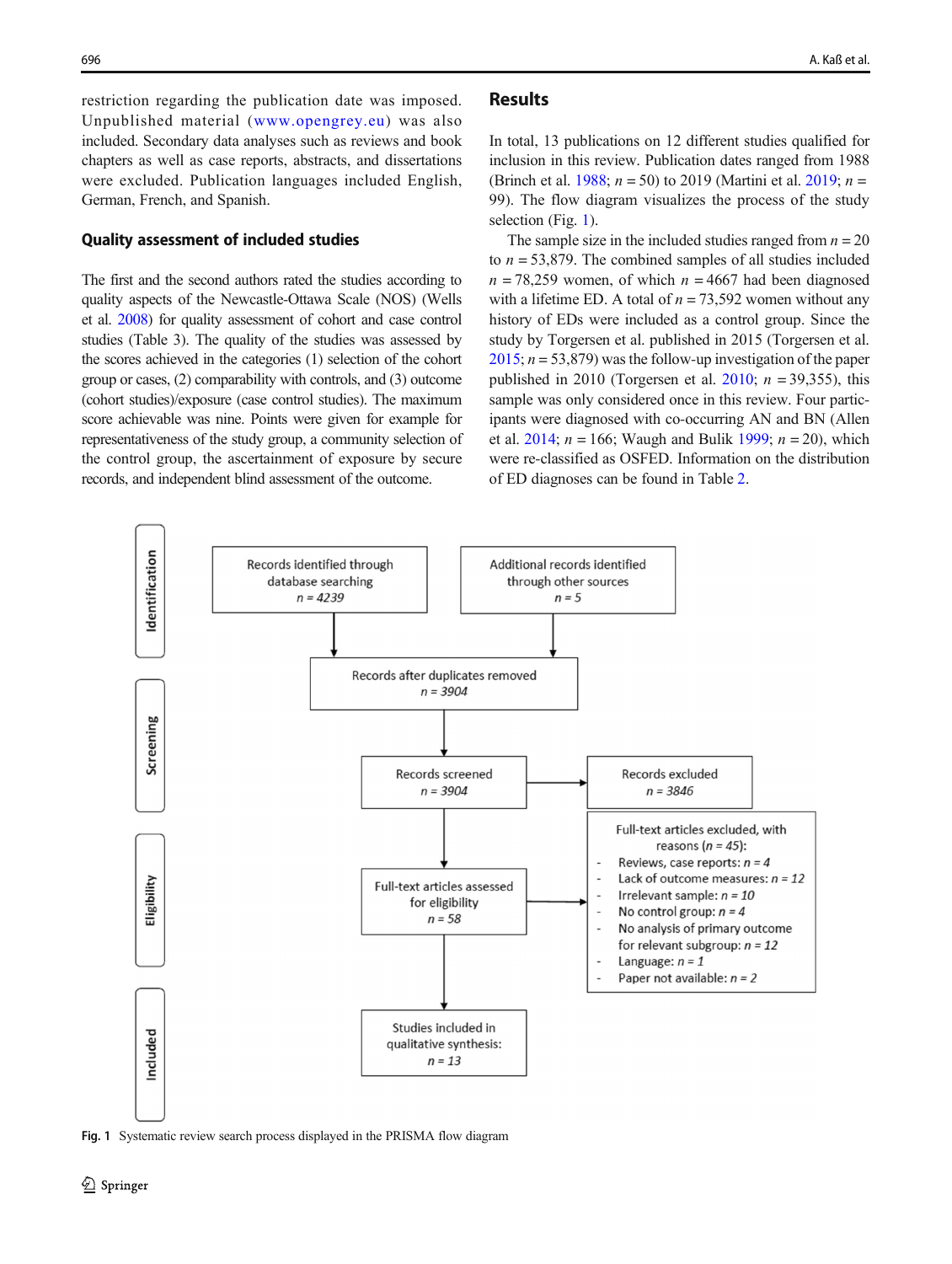<span id="page-4-0"></span>

| Table 2<br>Distribution of ED diagnoses in the overall sample |  |
|---------------------------------------------------------------|--|
|---------------------------------------------------------------|--|

|                           | ED          |     |            |              |                          | Control |
|---------------------------|-------------|-----|------------|--------------|--------------------------|---------|
|                           | AN          | BN  | <b>BED</b> | <b>OSFED</b> | Unspecified ED diagnosis |         |
| $N$ subtypes<br>$N$ total | 436<br>4667 | 655 | 2502       | 62           | 1012                     | 73,592  |

Abbreviations: N total number, ED eating disorder, AN anorexia nervosa, BN bulimia nervosa, BED binge eating disorder, OSFED other specified feeding and eating disorders

The investigations took place at very different times in the lives of the women. Some publications assessed the age of the women at their first delivery; others assessed the current age at a follow-up. The body mass index (BMI) was reported as either the lowest lifetime BMI, the postpartum BMI, or the BMI years after the last delivery. Therefore, we refrain from specifying the average age or BMI of the participants, as there is no comparability.

The selection contains six longitudinal studies, of which three were part of large population-based studies (Agras et al. [1999](#page-13-0);  $n = 194$ ; Martini et al. [2019](#page-14-0);  $n = 99$ ; Micali et al. [2009;](#page-14-0)  $n = 12,050$ ; Nguyen et al. [2017](#page-14-0);  $n = 6196$ ; Torgersen et al. [2010](#page-15-0);  $n = 39,355$ ; Torgersen et al. [2015;](#page-15-0)  $n = 53,879$ ; Waugh and Bulik [1999;](#page-15-0)  $n = 20$ ). In addition, there was one cross-sectional study (Larsson and Andersson-Ellström [2003](#page-14-0);  $n = 454$ ) and five cohort studies (Allen et al. [2014](#page-13-0);  $n = 194$ ; Brinch et al. [1988](#page-13-0);  $n = 50$ ; Evans and Le Grange [1995](#page-14-0);  $n = 20$ ; Hoffman et al.  $2014$ ;  $n = 50$ ; Popovic et al.  $2018$ ;  $n = 5081$ ). In all cases, mothers with lifetime EDs were compared with control women without any history of EDs.

Maternal EDs were assessed with self-report questionnaires like the Eating Attitude Test (EAT) or the Eating Disorder Examination Questionnaire (EDE-Q) in six of the included studies (Evans and Le Grange [1995;](#page-14-0)  $n = 20$ ; Larsson and Andersson-Ellström  $2003$ ;  $n = 454$ ; Micali et al. [2009;](#page-14-0)  $n = 12,050$ ; Nguyen et al. [2017;](#page-14-0)  $n = 6196$ ; Popovic et al. [2018](#page-15-0);  $n = 5081$ ; Torgersen et al. [2010](#page-15-0);  $n =$ 39,355; Torgersen et al.  $2015$ ;  $n = 53,879$ ). The other studies combined self-report questionnaires with a clinical/ psychiatric interview such as the Structured Clinical Interview for DSM-III/IV (SCID-I), the EDE Interview, the Diagnostic Interview for Genetic Studies, or other un-specified interviews (Agras et al. [1999](#page-13-0);  $n = 194$ ; Allen et al. [2014](#page-13-0);  $n = 166$ ; Hoffman et al. [2014;](#page-14-0)  $n = 50$ ; Martini et al. [2019](#page-14-0);  $n = 99$ ; Waugh and Bulik [1999;](#page-15-0)  $n = 20$ ). In one case, the ED diagnosis was based on the interview alone (Waugh and Bulik [1999](#page-15-0);  $n = 20$ ). In one study, participants were recruited from the total of patients of a specialized ED clinic; therefore, the diagnosis had been made in the past (Brinch et al. [1988;](#page-13-0)  $n = 50$ ). In eight of 12 cases, the diagnosis was made based on DSM-III, DSM-IV, or DSM-V criteria (Agras et al. [1999](#page-13-0);  $n = 194$ ; Allen et al. [2014;](#page-13-0)  $n =$ 166; Evans and Le Grange  $1995$ ;  $n = 20$ ; Hoffman et al.

[2014;](#page-14-0)  $n = 50$ ; Martini et al. [2019;](#page-14-0)  $n = 99$ ; Nguyen et al. [2017;](#page-14-0)  $n = 6196$ ; Torgersen et al. [2010;](#page-15-0)  $n = 39,355$ ; Torgersen et al. [2015](#page-15-0);  $n = 53,879$ ; Waugh and Bulik [1999](#page-15-0);  $n = 20$ ).

#### Quality assessment

The majority of studies showed a solid study design and con-vincing results and were rated as strong (Agras et al. [1999](#page-13-0);  $n =$ 194; Allen et al. [2014](#page-13-0);  $n = 166$ ; Evans and Le Grange [1995;](#page-14-0)  $n = 20$ ; Hoffman et al. [2014;](#page-14-0)  $n = 50$ ; Martini et al. [2019;](#page-14-0)  $n =$ 99; Micali et al. [2009](#page-14-0); n = 12,050; Waugh and Bulik [1999;](#page-15-0)  $n = 20$ ). In the remaining studies, points were deducted for (1) poor representativeness of cases and poor selection of controls (Brinch et al. [1988](#page-13-0);  $n = 50$ ) and (2) assessment of exposure based on self-report without secure record confirmation (Larsson and Andersson-Ellström  $2003$ ;  $n = 454$ ; Nguyen et al. [2017](#page-14-0);  $n = 6196$ ; Popovic et al. [2018](#page-15-0);  $n = 5081$ ; Torgersen et al. [2010](#page-15-0);  $n = 39,355$ ; Torgersen et al. [2015;](#page-15-0)  $n = 53,879$ .

## Studies investigating breastfeeding initiation and total duration of breastfeeding

All 13 publications included investigations on BF initiation and/or total duration of BF. Information on feeding styles was collected with the help of self-report questionnaires such as the Infant Feeding Questionnaire (Martini et al. [2019;](#page-14-0)  $n = 99$ ), a modified version of the Toddler Diet Questionnaire (Hoffman et al. [2014;](#page-14-0)  $n = 50$ ), or questionnaires not further defined (Agras et al. [1999](#page-13-0);  $n = 194$ ; Larsson and Andersson-Ellström [2003](#page-14-0);  $n = 454$ ; Micali et al. [2009](#page-14-0);  $n = 12,050$ ; Nguyen et al. [2017;](#page-14-0)  $n = 6196$ ; Popovic et al. [2018;](#page-15-0)  $n =$ 5081; Torgersen et al. [2010;](#page-15-0)  $n = 39,355$ ; Torgersen et al. [2015;](#page-15-0)  $n = 53,879$ ). Undefined questionnaires also included questions about the time point of BF termination, introduction to solid food, or use of formula. With this information, it was possible to draw a conclusion on exclusive BF duration. In the other cases, interviews were used to gather information on initial and total duration of BF (Allen et al. [2014;](#page-13-0)  $n = 166$ ; Brinch et al. [1988](#page-13-0);  $n = 50$ ; Evans and Le Grange [1995;](#page-14-0)  $n = 20$ ; Waugh and Bulik  $1999$ ; n = 20).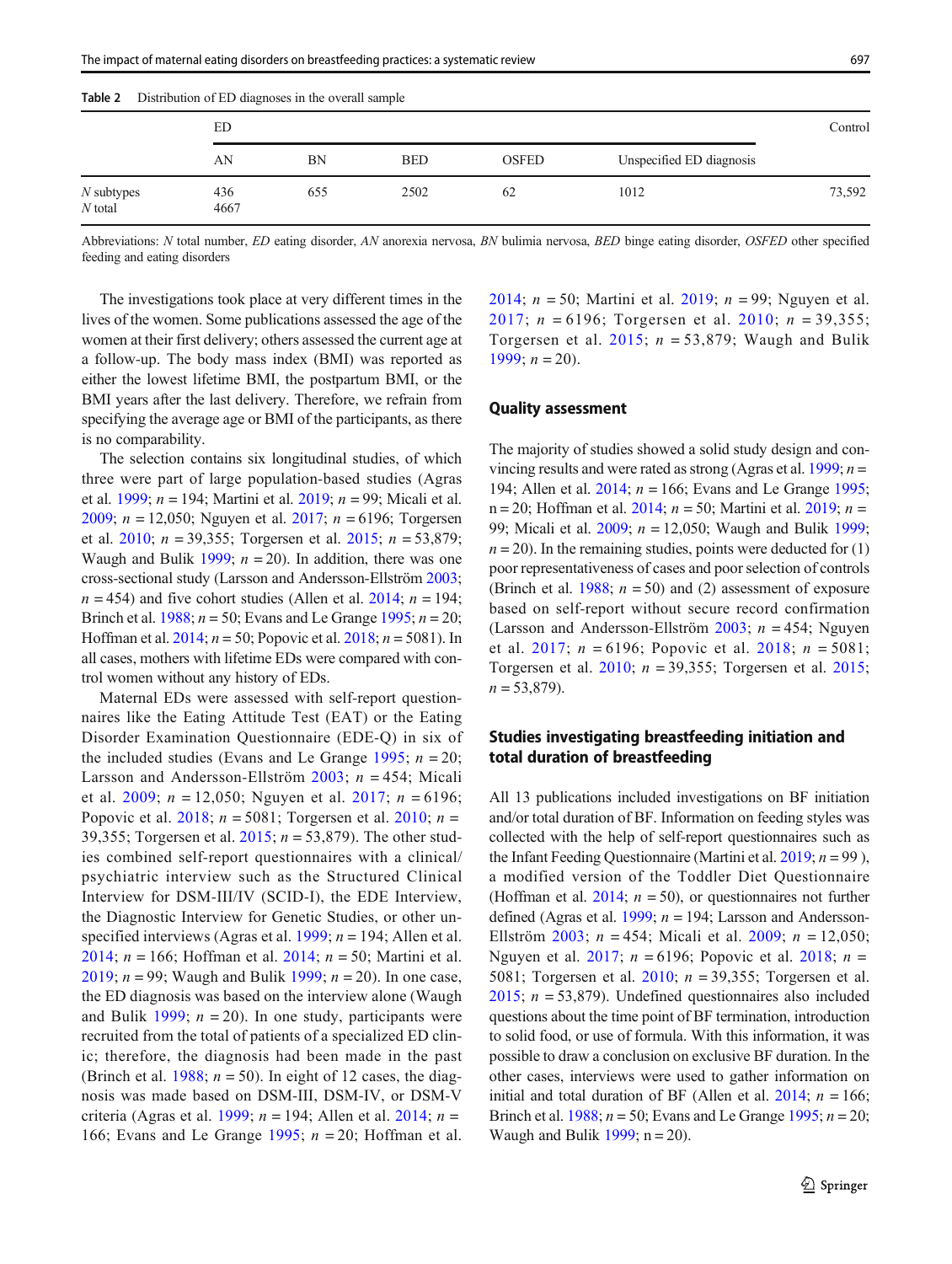# Studies showing no differences in breastfeeding duration in mothers with and without EDs

Seven studies did not show significant differences in the total BF duration in mothers with or without EDs, who initially breastfed their children (Agras et al. [1999](#page-13-0);  $n = 194$ ; Allen et al.  $2014$ ; n = 166; Brinch et al. [1988](#page-13-0);  $n = 50$ ; Evans and Le Grange [1995;](#page-14-0)  $n = 20$ ; Hoffman et al. [2014](#page-14-0);  $n = 50$ ; Martini et al. [2019](#page-14-0);  $n = 99$ ; Nguyen et al. [2017;](#page-14-0)  $n = 6196$ ). These studies included larger cohort studies as well as small sample sizes and participants with different kinds of ED diagnoses (AN, BN, OSFED, no specific ED, current ED, past ED). Total BF durations of mothers with EDs reached from 3 (Brinch et al. [1988](#page-13-0);  $n = 50$ ) to 12 months (Hoffman et al. [2014;](#page-14-0)  $n = 50$ ).

Over 80% of women with EDs and 90% of the control women initially breastfed their child, without significant differences between groups (Evans and Le Grange  $1995$ ;  $n = 20$ ). However, there was a tendency for mothers with a history of EDs  $(n = 591)$  to initiate BF less frequently (Nguyen et al. [2017;](#page-14-0)  $n = 6196$ ).

Compared to controls, there were no significant differences in the percentage of mothers with ED who breastfed for more than 1 month or in the child's age at solid food introduction, although a trend toward more children of mothers with EDs being introduced to solids after 7 months was indicated  $(p =$ 0.19) (Hoffman et al. [2014;](#page-14-0)  $n = 50$ ). Contrary results were shown by Allen et al.  $(2014; n = 166)$  $(2014; n = 166)$ , reporting women with EDs introduced their children to solid foods significantly earlier ( $n = 18$ ; 15.96 weeks) compared to controls ( $n = 148$ ; 21.86 weeks).

## Studies showing shorter duration of breastfeeding in mothers with EDs

In total, four studies found a significantly shorter BF duration in mothers with EDs compared to mothers without EDs (Larsson and Andersson-Ellström  $2003$ ;  $n = 454$ ; Popovic et al. [2018;](#page-15-0)  $n = 5081$ ; Torgersen et al. [2010](#page-15-0);  $n = 39,355$ ; Torgersen et al. [2015;](#page-15-0)  $n = 53,879$ ; Waugh and Bulik [1999](#page-15-0);  $n = 20$ ). The studies included a large prospective population-based cohort study (Torgersen et al. [2010](#page-15-0);  $n = 39,355$ ; Torgersen et al. [2015;](#page-15-0)  $n = 53,879$  as well as studies with medium-sized samples with a spectrum of ED diagnoses (AN, BN, BED, OSFED).

With 80 to 100%, the vast majority of participants initiated BF after birth, without any significant differences between the mothers with and without EDs (Torgersen et al. [2010;](#page-15-0)  $n =$ 39,355; Torgersen et al. [2015;](#page-15-0)  $n = 53,879$ ; Waugh and Bulik [1999;](#page-15-0)  $n = 20$ ). Compared to controls, significantly less women with EDs exclusively breastfed their 3-month-old babies (73% ED vs. 84% control) (Larsson and Andersson-Ellström [2003](#page-14-0);  $n = 454$ ). Moreover, significantly more mothers with EDs (19%) did not breastfeed at all at 3 months postpartum compared to controls (7%) (Larsson and Andersson-Ellström [2003;](#page-14-0)  $n = 454$ ). Waugh and Bulik ([1999](#page-15-0)) found that mothers with EDs had significantly more difficulties in maintaining BF. Only 60% of the mothers with EDs continued BF until weaning compared to 100% of the controls (Waugh and Bulik [1999;](#page-15-0)  $n = 20$ ).

There was also a significantly increased risk of cessation of BF before 6 months for the ED group compared to women without EDs (Popovic et al.  $2018$ ;  $n = 5081$ ; Torgersen et al. [2010;](#page-15-0)  $n = 39,355$ ; Torgersen et al. [2015](#page-15-0);  $n = 53,879$ ).

## Studies showing longer duration of breastfeeding in mothers with EDs

Micali et al. ([2009\)](#page-14-0) used questionnaires at 1, 6, and 15 months postpartum on BF behavior, and the results included that women with EDs were significantly more likely to initially start BF (83% ED vs. 76% HC) and significantly less likely to stop BF in the child's first year of life compared to controls. Mothers with BN were significantly most likely to continue BF beyond the first year of life (Micali et al. [2009;](#page-14-0)  $n = 12,050$ ).

# Studies investigating emotions during breastfeeding and general attitudes toward breastfeeding

Most evidence on emotions during BF in mothers with EDs stems from small samples  $(n = 20)$  and older studies. Therefore, the results should be interpreted with caution. We identified three publications which assessed the emotions and attitudes of women with EDs during and toward BF (Evans and Le Grange  $1995$ ;  $n = 20$ ; Larsson and Andersson-Ellström [2003;](#page-14-0)  $n = 454$ ; Waugh and Bulik [1999](#page-15-0);  $n = 20$ ).

Women described feeling unsuccessful and guilty when their child would not eat (Evans and Le Grange [1995](#page-14-0);  $n =$ 20). Sometimes they felt "waves of sadness" during BF (Evans and Le Grange [1995](#page-14-0);  $n = 20$ ) or showed strong embar-rassment (Waugh and Bulik [1999;](#page-15-0)  $n = 20$ ). Scheduled feeding led to anxiety and confusion in mothers with AN or BN when the child was hungry outside the recommended feeding times (Evans and Le Grange [1995](#page-14-0);  $n = 20$ ). There was also a nonsignificant tendency toward more negative experiences regarding breast changes, and fewer mothers with EDs reported a positive experience of BF compared to controls (Larsson & Andersson-Ellström) (*p* value not specified, 2003;  $n = 454$ ).

# Studies investigating problems associated with breastfeeding

Concerning problems with BF, we identified five relevant studies (Agras et al. [1999](#page-13-0);  $n = 194$ ; Brinch et al. [1988](#page-13-0);  $n =$ 50; Evans and Le Grange [1995;](#page-14-0)  $n = 20$ ; Micali et al. [2009](#page-14-0);  $n =$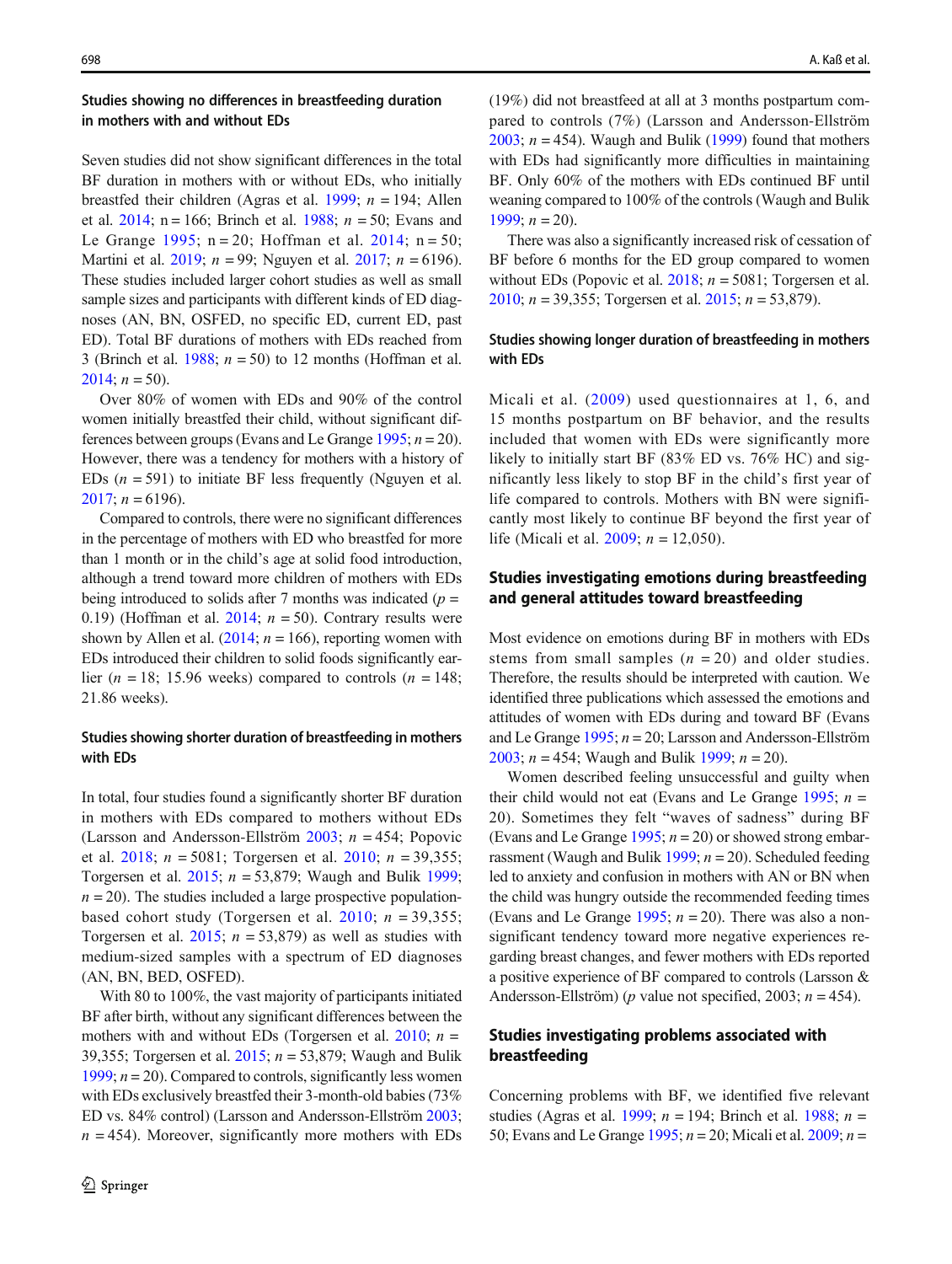<span id="page-6-0"></span>12,050; Waugh and Bulik [1999;](#page-15-0)  $n = 20$ ). Problems with BF included difficulties during BF or problems which prevented BF initiation or forced the women to cease BF earlier than planned. The overall most common problem with BF in mothers with EDs, which all but one (Agras et al. [1999](#page-13-0);  $n =$ 194) of the studies identified, was insufficient amounts of breast milk (Brinch et al.  $1988$ ;  $n = 50$ ; Evans and Le Grange [1995](#page-14-0);  $n = 20$ ; Micali et al. [2009;](#page-14-0)  $n = 12,050$ ; Waugh and Bulik [1999;](#page-15-0)  $n = 20$ ). In almost all of these studies, the controls showed lower rates of problems with BF (Agras et al. [1999](#page-13-0);  $n = 194$ ; Evans and Le Grange [1995](#page-14-0);  $n = 20$ ; Micali et al. [2009](#page-14-0);  $n = 12,050$ ; Waugh and Bulik [1999;](#page-15-0)  $n =$ 20). The information on problems during BF was mostly based on mothers' self-reports. In some cases, medical records were available, but it was not further defined if they included information on milk amount and other variables of BF (Agras et al. [1999](#page-13-0); Brinch et al. [1988;](#page-13-0) Waugh and Bulik [1999](#page-15-0)).

Micali et al. [\(2009\)](#page-14-0) showed similar rates of fast drinking in the children of mothers with AN  $(n = 234; 82.9\%)$  and BN  $(n = 182; 81.9\%)$  compared to controls  $(n = 9792;$ 85.4%) (Micali et al.  $2009$ ;  $n = 12,050$ ), whereas daughters of mothers with EDs  $(n = 14)$  sucked significantly more rapidly compared to sons of mothers with EDs  $(n = 28)$ and compared to children of controls  $(n = 153)$  (Agras et al. [1999;](#page-13-0)  $n = 194$ ). Daughters of mothers with EDs also showed significantly more vomiting during feeding com-pared to sons (Agras et al. [1999;](#page-13-0)  $n = 194$ ). Children of mothers with EDs were reported to dawdle significantly more during feeding (62.5%) compared to controls (53.9%), but feeding durations were not different (Agras et al. [1999;](#page-13-0)  $n = 194$ ).

Some children of mothers with BN had significantly higher refusal to eat solid food, which led to significantly longer duration of BF (Micali et al.  $2009$ ;  $n = 12,050$ ). Mothers with AN especially showed significantly more early onset persistent feeding difficulties compared to controls or mothers with other EDs (Micali et al.  $2009$ ;  $n = 12,050$ ). Problems included insufficient milk amounts, no milk, or mastitis, which pressured to early weaning (Brinch et al.  $1988$ ;  $n = 50$ ) or to slow feeding, small quantitative feeding, and unsatisfied, still hungry infants after feeding (Micali et al. [2009;](#page-14-0)  $n = 12,050$ ). One more reason for early cessation of BF was an allergy to breast milk (Evans and Le Grange [1995;](#page-14-0)  $n = 20$ ).

#### Studies investigating scheduled feeding

We identified three studies, which collected data on scheduled feeding concerning mothers with EDs (Agras et al. [1999](#page-13-0);  $n =$ 194; Evans and Le Grange  $1995$ ;  $n = 20$ ; Martini et al.  $2019$ ;  $n = 99$ ). Schedules were based on recommendations by the mothers' physicians or clinics (Evans and Le Grange [1995](#page-14-0);  $n = 20$ ). In the retrospective investigation by Evans and Le Grange [\(1995](#page-14-0);  $n = 20$ ), 55.6% of the children in the ED group were fed in a scheduled way compared to 10% in the control group, which was a significant difference. Martini et al. [\(2019](#page-14-0)) did not find a significant difference in scheduled feeding between mothers with current EDs, past EDs, and controls, although the implementation of scheduled feeding was slightly higher for mothers with current EDs at 6 months postpartum (Martini et al. [2019](#page-14-0);  $n = 99$ ). In contrast to these findings, mothers with EDs in the third study fed on a significantly less regular schedule (Agras et al. [1999;](#page-13-0)  $n = 194$ ) (Table 3).

## **Discussion**

This systematic review analyzed the BF practices of mothers with EDs. Thirteen publications assessed total duration and initial BF, five of the papers analyzed emotions and/or problems of mothers during BF, and three of the publications investigated the incidence of scheduled feeding among mothers with EDs.

## Breastfeeding initiation and total duration of breastfeeding

In terms of BF initiation and the total duration of BF, the relevant publications found very differing results. Most studies showed significant evidence or at least strong tendencies toward a similar total duration of BF between mothers with and without EDs (Agras et al.  $1999 (p > 0.05)$  $1999 (p > 0.05)$ ;  $n = 194$ ; Allen et al.  $2014 (p > 0.05)$  $2014 (p > 0.05)$ ;  $n = 166$ ; Brinch et al. [1988](#page-13-0) ( $p > 0.05$ );  $n = 50$ ; Evans and Le Grange [1995](#page-14-0) ( $p > 0.05$ );  $n = 20$ ; Hoffman et al. [2014](#page-14-0) ( $p = 0.67$ );  $n = 50$ ; Martini et al. [2019](#page-14-0)  $(p > 0.05)$ ;  $n = 99$ ; Nguyen et al. [2017](#page-14-0)  $(p > 0.05)$ ;  $n = 6196$ ). The overall sample size for these seven studies was  $n = 788$  for mothers with EDs and  $n = 5987$  for controls.

On the contrary, five publications with a considerably higher number of participants reported shorter duration of BF for mothers with a history of EDs (Larsson and Andersson-Ellström [2003](#page-14-0);  $n = 454$ ; Popovic et al. [2018](#page-15-0);  $n =$ 5081; Torgersen et al. [2010;](#page-15-0) n = 39,355; Torgersen et al. [2015;](#page-15-0)  $n = 53,879$ ; Waugh and Bulik [1999](#page-15-0);  $n = 20$ ). The overall sample of mothers with EDs for these five publications was  $n =$ 3356 and  $n = 56,078$  for controls. The main reasons for women with ED to stop BF were insufficient milk quantities or negative experiences with BF (Waugh and Bulik [1999;](#page-15-0)  $n =$ 20). It must be considered that this information was selfreported and reasons for insufficient milk might be of medical or subjective nature. Moreover, the infant's hunger and satiety cues are subject to the mother's interpretation and do not necessarily reflect the child's exact condition of hunger or satiety. Physical reasons for weaning might not necessarily be caused by the ED, because insufficient milk quantities, sore nipples, and other physical symptoms are also common in healthy mothers (Kersting et al. [2020](#page-14-0)). Psychological aspects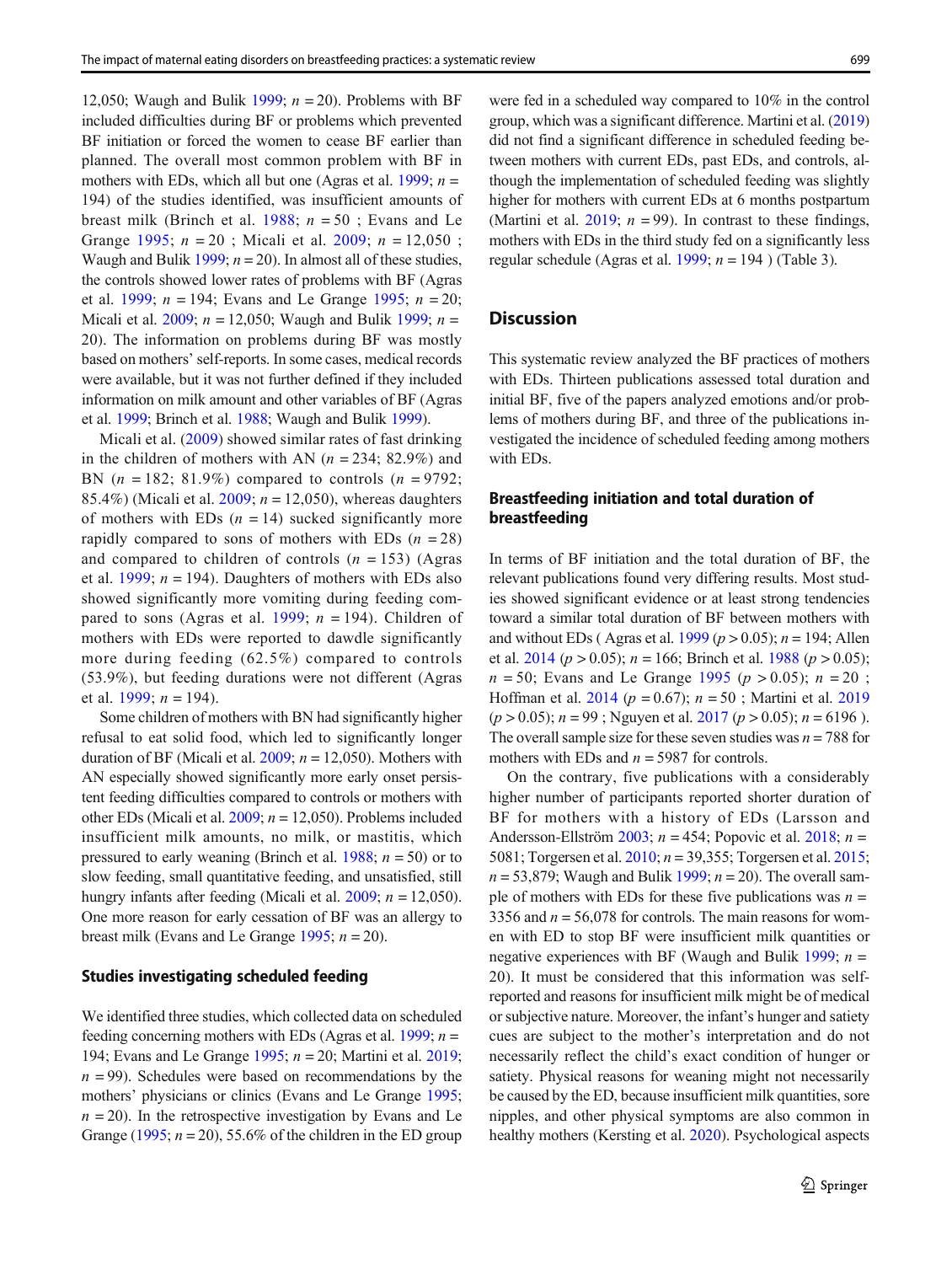| Author,<br>Year                    | Sample                                                                          | Sample size                                                | Prevalence of<br>ED                               | Study design                                                                | Country              | Objectives                                                                                                      | ED diagnosis                                                                        | Measurement of BF                                                                                                                            | Main results                                                                                                                                                                                                                                                                                                                                                             | rating<br>N <sub>O</sub> S |
|------------------------------------|---------------------------------------------------------------------------------|------------------------------------------------------------|---------------------------------------------------|-----------------------------------------------------------------------------|----------------------|-----------------------------------------------------------------------------------------------------------------|-------------------------------------------------------------------------------------|----------------------------------------------------------------------------------------------------------------------------------------------|--------------------------------------------------------------------------------------------------------------------------------------------------------------------------------------------------------------------------------------------------------------------------------------------------------------------------------------------------------------------------|----------------------------|
| Agras et al.<br>1999               | Mother-child dyads<br>with or without<br>history of EDs                         | $n = 41$ ED (active<br>$n = 153$ NED<br>$ED=21$            | $(AN=2, BN=17$<br>21% (partial) ED<br>$BED=22$    | Longitudinal<br>study                                                       | USA                  | Effect of maternal ED<br>on their children<br>regarding BF                                                      | clinical interview<br>(EDI+TFEO)+<br>questionnaire<br>after delivery<br>Self-report | method of feeding, date<br>until child was weaned:<br>of introduction to solid<br>(IFR) on 3 days/month<br>Self-report questionnaire<br>food | • No difference in duration of BF<br>. *Women with ED fed on a less<br>· Daughters sucked more rapidly<br>more dawdling and vomiting<br>+ 1 Difficulties in weaning from<br>bottle in daughters (delay of<br>• *Concern about weight of<br>Compared to controls:<br>regular schedule<br>$9.6$ months) $\,$                                                               | 8/9                        |
| Allen et al.<br>2014               | EDs and at least one<br>without history of<br>Mothers with or<br>child          | $n = 18$ ED (active 11% ED<br>$n = 148$ NED<br>$ED=8$      |                                                   | cohort study<br>Prospective                                                 | Australia            | practices, child ED<br>symptoms and<br>psychological<br>Early feeding<br>well-being<br>child                    | parent interview<br>EDE-I-12 (current<br>(history of ED)<br>symptoms),              | duration of BF, age of<br>introduction to solids<br>Parent interview: early<br>feeding practices,                                            | .*Women with ED introduced child<br>· No difference in age at weaning<br>to solids earlier (15.96 weeks<br>$\pm 1.79$ vs. 21.86 $\pm 0.49$ weeks)<br>between daughters and sons<br>· No difference in BF practices<br>(age where BF stopped)<br>$(36.09$ weeks $\pm 6.25$ vs.<br>daughters $\uparrow$ (age 2-5)<br>39.75 weeks $\pm 1.66$ )<br>Compared to controls:     | 7/9                        |
| Brinch et al.<br>1988              | Former AN patients                                                              | $n = 50$                                                   | 100% AN                                           | Follow-up of the<br>Copenhagen<br>Follow-Up<br>Anorexia<br>Nervosa<br>Study | Denmark              | Parental functioning<br>(retrospective)<br>of former AN<br>patients                                             | In the past by the<br>hospital they<br>were treated                                 | development of children,<br>Semi-structured interview<br>about history of<br>BF behavior<br>pregnancies,                                     | milk, no milk, mastitis, physical<br>$\bullet$ 84% of mothers breastfed for an<br>· Reasons for weaning: too little<br>Compared to Danish average:<br>· Same mean duration of BF<br>average of 15 weeks<br>reasons, dislike BF                                                                                                                                           | 4/9                        |
| Grange-<br>Evans and<br>1995<br>ಗೆ | children $>7$ years<br>Mother-child dyads<br>with or without<br>history of EDs, | $n = 10$ ED (active 50% AN or BN<br>$n = 10$ NED<br>$ED=4$ |                                                   | cohort study<br>Retrospective                                               | South Africa         | Effect of maternal ED<br>on feeding style,<br>BF duration and<br>emotions during<br>feeding                     | Questionnaires: EAT<br>+ Body Shape<br>Questionnaire                                | Semi-structured interview<br>about development of<br>child, eating and BF<br>behavior                                                        | lactation, baby's allergy to breast<br>$\bullet$ 55.6% scheduled feeding vs. 10%<br>- Initial BF: 81.25% (ED) vs. $90\%$<br>· Emotional problems during BF:<br>• Similar durations of BF (7.6 vs.<br>· Problems with BF: insufficient<br>feeling unsuccessful, guilt,<br>"waves of sadness"<br>Compared to controls:<br>7 months)<br>(control)<br>(control)<br>milk      | 7/9                        |
| Hoffman<br>2014<br>et al.          | Mother-child dyads<br>with or without<br>history of EDs                         | $n = 25$ NED<br>$n = 52$ ED<br>$n = 25$ ED                 | 50% AN or BN or<br>OSFED,<br>50% NED<br>$11\%$ ED | Non-randomized<br>cohort study                                              | Sweden<br><b>USA</b> | feeding of mothers<br>approaches during<br>Feeding styles, child<br>diet, restrictive<br>with history of<br>EDs | Interview: SCID-I/P<br>Questionnaire:<br>EDE-Q                                      | IFSQ, modified Toddler<br>Diet Questionnaire                                                                                                 | • No difference in overall duration of<br>mothers who breastfed >1 month<br>BF (11.92±5.69 months (ED) vs.<br>mothers who initially breastfed<br>$12.87 \pm 5.72$ months (control))<br>• No difference in percentage of<br>• No difference in percentage of<br>introduction to solid food<br>• No difference in age of<br>Compared to controls:<br>Compared to controls: | 6/9<br>7/9                 |

Table 3 Study characteristics Table 3 Study characteristics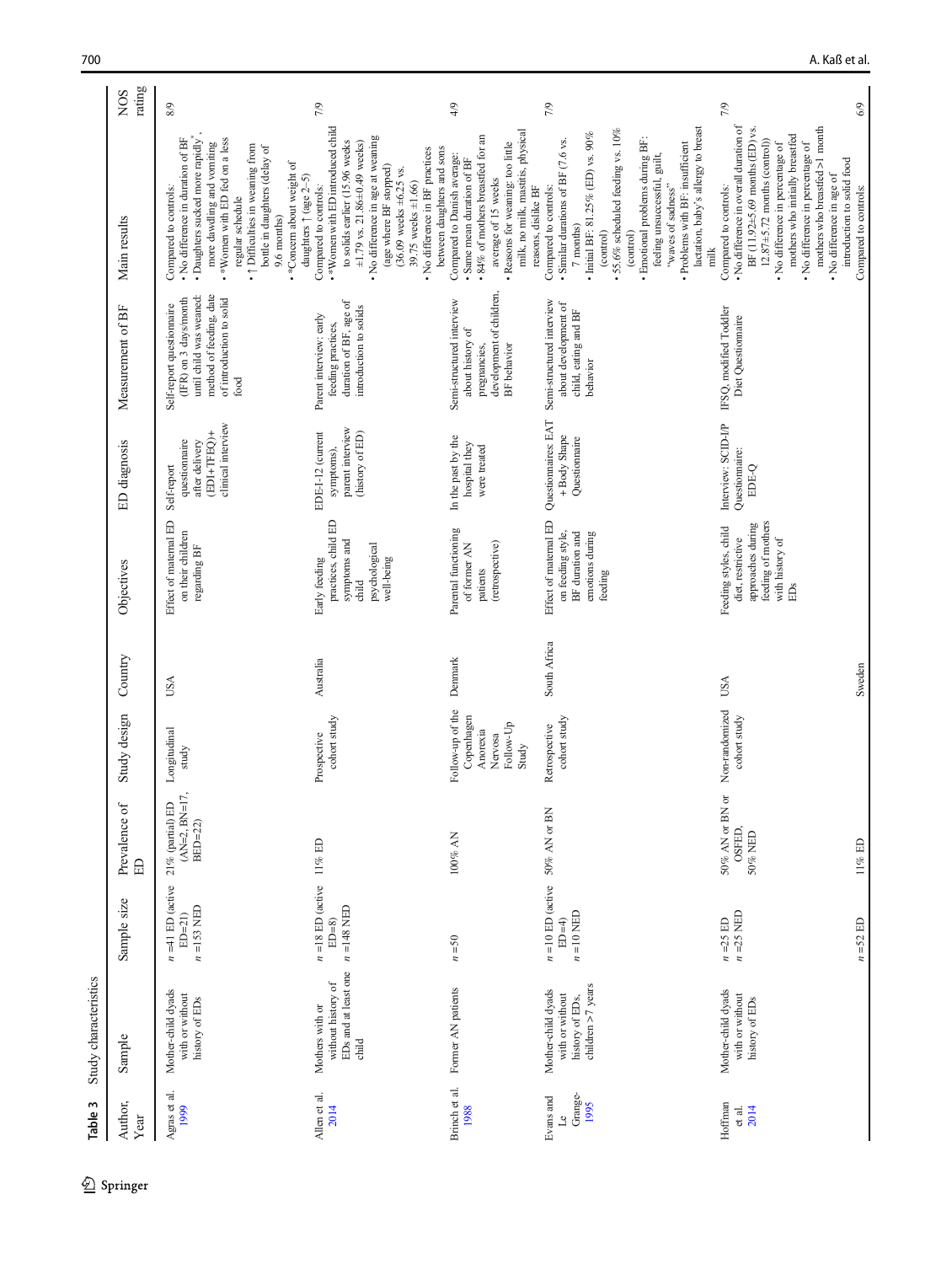| Table 3                                             | (continued)                                                                                                     |                                                                        |                                                     |                                                           |                 |                                                                                                                                                                                                       |                                                                                                                                                 |                                                                                                              |                                                                                                                                                                                                                                                                                                                                                                                                                                                                                                                                               |                           |
|-----------------------------------------------------|-----------------------------------------------------------------------------------------------------------------|------------------------------------------------------------------------|-----------------------------------------------------|-----------------------------------------------------------|-----------------|-------------------------------------------------------------------------------------------------------------------------------------------------------------------------------------------------------|-------------------------------------------------------------------------------------------------------------------------------------------------|--------------------------------------------------------------------------------------------------------------|-----------------------------------------------------------------------------------------------------------------------------------------------------------------------------------------------------------------------------------------------------------------------------------------------------------------------------------------------------------------------------------------------------------------------------------------------------------------------------------------------------------------------------------------------|---------------------------|
| Author,<br>Year                                     | Sample                                                                                                          | Sample size                                                            | Prevalence of<br>旵                                  | Study design                                              | Country         | Objectives                                                                                                                                                                                            | ED diagnosis                                                                                                                                    | Measurement of BF                                                                                            | Main results                                                                                                                                                                                                                                                                                                                                                                                                                                                                                                                                  | rating<br>NO <sub>S</sub> |
| ersson-El-<br>and And-<br>Iström<br>2003<br>Larsson | Mother-child dyads<br>with or without<br>history of EDs                                                         | $n = 402$ NED                                                          |                                                     | Cross-sectional<br>study                                  |                 | experiences of BF<br>and length of BF<br>Progress and<br>periods                                                                                                                                      | questionnaire<br>Self-report                                                                                                                    | experiences of BF and of<br>Self-report questionnaire of<br>changes of the breasts<br>40 items: BF activity, | breastfed at 3 months (73% (ED)<br>mothers (19%) vs. controls (7%)<br>experiences with breast changes<br>· Weak tendency: more negative<br>and less positive feelings in<br>• No BF at 3 months: $\uparrow$ in ED<br>• *Fewer women exclusively<br>vs. $84\%$ (control))                                                                                                                                                                                                                                                                      |                           |
| Martini et al.<br>2019                              | or without history of<br>Pregnant women with<br>EDs                                                             | $n = 25$ current ED<br>$n = 28$ past ED<br>$n = 46$ NED                | 53% ED                                              | Longitudinal<br>$(4-TSET-p)$<br>study                     | JK              | women with C-ED<br>or P-ED to healthy<br>controls in relation<br>to BF and maternal<br>feeding attitudes at<br>6 months postna-<br>8 weeks and<br>Comparison of<br>tally                              | Axis 1 Disorder<br>items) at every<br>measurement<br>SCID-IV-TR<br>EDE-Q <sub>(36</sub><br>Questionnaire:<br>at baseline<br>Interview:<br>point | IFQ (28 items), primary<br>8 weeks/6 months<br>feeding method at                                             | hunger and satiety; high concern<br>· P-ED less awareness about infant<br>· Scheduled feeding slightly higher<br>C-ED and P-ED compared to con-<br>mothers exclusively or partially<br>HC/73.9% P-ED/57.1% C-ED)<br>• C-ED high concern about infant<br>becoming overweight at 6 m<br>about infant becoming over-<br>8 weeks (64.4% HC/66.7%<br>• No difference: percentage of<br>• No difference: percentage of<br>mothers exclusively BF at<br>BF at 6 months (66.7%<br>connection with BF<br>weight at 8 w/6 m<br>P-ED/52% C-ED)<br>trols: | 7/9                       |
| Micali et al.<br>2009                               | history of EDs and<br>other psychiatric<br>Mother-child dyads<br>with or without<br>with or without<br>problems | HC/1148 oth-<br>$n = 12,050(329)$<br>BN/10,379<br><b>AN/194</b><br>er) | $2.7\%$ AN, 1.6%<br>$\mathbb{R}$                    | analysis of the<br>Longitudinal<br><b>ALSPAC</b><br>study | Э               | Feeding difficulties at<br>during first year of<br>with history of ED<br>6 months and BF<br>women with or<br>life in mothers<br>without other<br>compared to<br>psychiatric<br>age 1 and<br>disorders | past psychiatric<br>about recent or<br>questionnaire<br>problems<br>Self-report                                                                 | Questionnaire about BF at<br>postnatally: feeding<br>$1,\,6,\,15$ months<br>behaviors and<br>difficulties    | infant's higher refusal to eat solid<br>· Infants of women with ED: similar<br>.*Less likely to stop BF in the first<br>AN and BN compared to controls:<br>• More likely to start BF (83% vs.<br>longer BF duration because of<br>• BN most likely to continue BF,<br>• AN more early onset feeding<br>for C-ED at 6 m<br>difficulties<br>76%)<br>food<br>year                                                                                                                                                                                | 7/9                       |
| 2017<br>et al.<br>Nguyen                            | Mother-child dyads<br>with or without<br>history of EDs                                                         | $n = 5605$ NED<br>$n = 591$ ED                                         | 9.5% AN or BN                                       | analysis of the<br>Generation R<br>Longitudinal<br>study  | The Netherlands | maternal history of<br>quality and BF<br>ED with diet<br>Association of<br>practices                                                                                                                  | questionnaire for<br>AN and BN<br>Self-report                                                                                                   | about BF behavior at 2,<br>Postnatal questionnaire<br>$6, 12$ months                                         | after adjustment for covariates:<br>• No difference in duration of BF<br>• Less likely to initiate BF (not *<br>educational level, BMI, net<br>maternal age, ethnicity,<br>household income, and<br>psychiatric symptoms)<br>rate of fast drinking<br>Compared to controls:                                                                                                                                                                                                                                                                   | 6/9                       |
| Popovic<br>2018<br>et al.                           | Women with a history<br>of AN or BN or no                                                                       | $n = 4800$ NED<br>$n = 281$ ED                                         | 5.5% AN and/or<br>$BN (n = 100),$<br>1.9% AN and/or | NINFEA birth<br>Analysis of the<br>cohort study           | Italy           | maternal history of<br>Association of                                                                                                                                                                 | questionnaire<br>Self-report                                                                                                                    | during pregnancy, at 6+<br>18 months postpartum:<br>Online questionnaires                                    | (among mothers who breastfed)<br>• More likely to BF less than<br>Compared to controls:<br>6 months                                                                                                                                                                                                                                                                                                                                                                                                                                           | 6/9                       |

 $\underline{\textcircled{\tiny 2}}$  Springer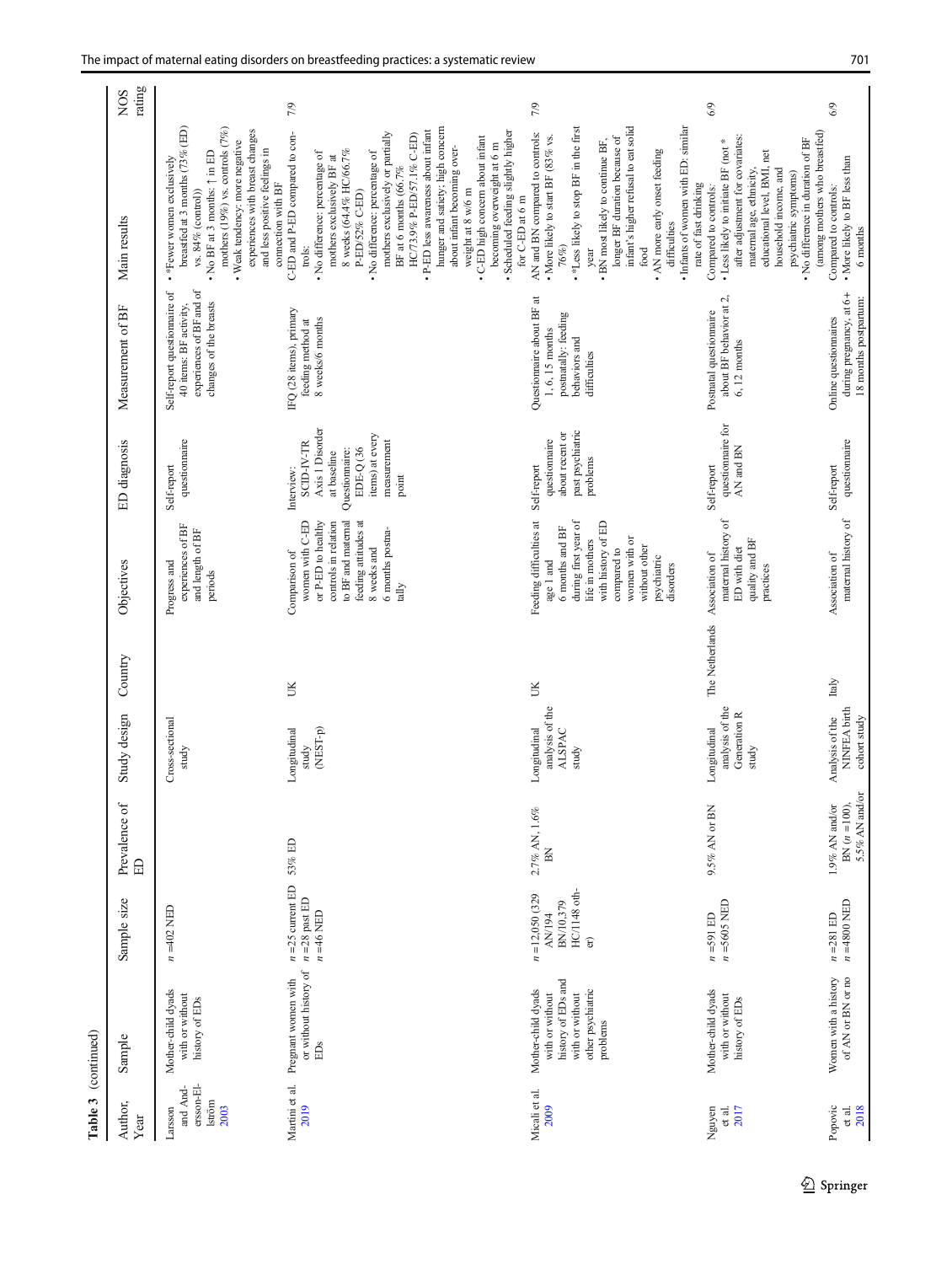| Table 3 (continued)         |                                                                                                                                        |                                         |                                                                                                                   |                                               |             |                                                                                                                                                                        |                                                                                                               |                                                                                                                           |                                                                                                                                                                                                                                                                                                                                                                          |                           |
|-----------------------------|----------------------------------------------------------------------------------------------------------------------------------------|-----------------------------------------|-------------------------------------------------------------------------------------------------------------------|-----------------------------------------------|-------------|------------------------------------------------------------------------------------------------------------------------------------------------------------------------|---------------------------------------------------------------------------------------------------------------|---------------------------------------------------------------------------------------------------------------------------|--------------------------------------------------------------------------------------------------------------------------------------------------------------------------------------------------------------------------------------------------------------------------------------------------------------------------------------------------------------------------|---------------------------|
| Author,<br>Year             | Sample                                                                                                                                 | Sample size                             | Prevalence of<br>旵                                                                                                | Study design Country                          |             | Objectives                                                                                                                                                             | ED diagnosis                                                                                                  | Measurement of BF                                                                                                         | Main results                                                                                                                                                                                                                                                                                                                                                             | rating<br>NO <sub>S</sub> |
|                             | ED, at least one<br>child                                                                                                              |                                         | purging $(n = 281)$<br>BN and/or                                                                                  |                                               |             | ED with infant<br>wheezing                                                                                                                                             | about lifetime ED<br>diagnosis                                                                                | BF more or less than<br>6 months?                                                                                         |                                                                                                                                                                                                                                                                                                                                                                          |                           |
| Torgersen<br>2010<br>et al. | Mother-child dyads<br>with or without<br>history of EDs                                                                                | $n = 36,933$ NED<br>$n = 2422$ ED       | EDNOS-P $(n =$<br>$0.1\%$ AN $(n=39)$<br>$0.8\%$ BN $(n=$<br>$2007),\,0.1\,\%$<br>334), 4.6%<br>BED $(n =$<br>42) | analysis of the<br>MoBa study<br>Longitudinal | Norway      | between women<br>mothers without<br>6 months after<br>Prevalence of BF<br>ED in the first<br>with any ED<br>subtype and<br>birth                                       | after DSM-IV<br>questionnaire<br>Self-report<br>criteria                                                      | after birth: BF practices,<br>Questionnaire 6 months<br>drinks and solid food<br>introduction of other<br>bottle feeding, | 6 months* increased for AN and<br>• 98% initially BF, no difference<br>· Risk of early cessation before<br>• No difference in risk of early<br>cessation of exclusive BF<br>Compared to controls:<br>between groups<br>EDNOS-P)                                                                                                                                          | 6/9                       |
| Torgersen<br>2015<br>et al. | Mother-child dyads<br>with or without<br>history of EDs                                                                                | $n = 50,866$ NED<br>$n = 3013$ ED       | EDNOS-P $(n =$<br>$0.1\%$ AN $(n=44)$<br>0.9% BN $(n =$<br>2475), 0.1%<br>436), 5.0%<br>BED $(n=$<br>58)          | analysis of the<br>MoBa study<br>Longitudinal | Norway      | with ED compared<br>patterns of women<br>mothers without<br>Dietary feeding<br>to the diet of<br>children of<br>日                                                      | after DSM-IV<br>questionnaire<br>Self-report<br>criteria                                                      | (stopped BF=0, still BF=<br>after birth: BF practices<br>Questionnaire 6 months                                           | · BF rates 6 months postpartum: AN<br>EDNOS-P 59%, no-ED 82%<br>58%, BN 79%, BED 76%,<br>Compared to controls:                                                                                                                                                                                                                                                           | 6/9                       |
| and Bulik<br>1999<br>Waugh  | Women with or without $n=10$ ED (6 AN,<br>and 48 months, each<br>children between 12<br>group 5 boys and 5<br>history of EDs,<br>girls | 7 BN) (active<br>$n = 10$ NED<br>$ED=6$ | $40\%$ BN $(n=4)$<br>30% AN $(n = 3)$ ,<br>$30\%$ AN and<br>BN $(n=3)$                                            | Longitudinal<br>study                         | New Zealand | nutritional status of<br>interaction patterns<br>children, mealtime<br>body satisfaction,<br>development,<br>temperament,<br>in offspring<br>$1-4$ years<br>Health and | Clinical Interview<br>Genetic Studies<br>for DSM-III-R<br>Either Diagnostic<br>or Structured<br>Interview for | method, reason for bottle<br>Interview: initial feeding<br>feeding (+ Child's<br>Plunket Book)                            | * BF until weaning: 6 ED mothers<br>• 2 ED mothers ceased BF within<br>· Initial BF: 8 ED mothers vs. 10<br>• ED mothers more difficulties<br>embarrassment, depression<br>problems: embarrassment,<br>insufficient milk amounts<br>2 ED mothers no BF at all:<br>6 weeks because of BF<br>Compared to controls:<br>maintaining BF<br>$vs.$ $10\rm\; control$<br>control | 8/9                       |

Abbreviations: NOS Newcastle Ottawa Scale, ED eating disorder, NED non-eating disorder, O-ED current eating disorder, AN anorexia nervosa, BN bulimia nervosa, BED binge eating disorder, OSFED<br>other specified feeding and ea INFanzia: gli Effetti dell'Ambiente, BF breastfeeding, EDE-I/Q Eating Disorder Examination-Interview/Questionnaire, EAT Eating Attitudes Test, DSM Diagnostic and Statistical Manual of Mental<br>Disorders, SCID Structured Clin Abbreviations: NOS Newcastle Ottawa Scale, ED eating disorder, NED non-eating disorder, C-ED current eating disorder, AN anorexia nervosa, BN bulimia nervosa, BED binge eating disorder, OSFED other specified feeding and eating disorders, HC healthy controls, ALSPAC Avon Longitudinal Study of Parents and Children, MoBa Norwegian Mother and Child Cohort Study, NINFEA Nascita ed INFanzia: gli Effetti dell'Ambiente, BF breastfeeding, EDE-I/Q Eating Disorder Examination-Interview/Questionnaire, EAT Eating Attitudes Test, DSM Diagnostic and Statistical Manual of Mental Disorders, SCID Structured Clinical Interview for DSM Axis I Disorders; \*significant finding (p < 0.05); TFEQ Three-Factor Eating Questionnaire, IFR Infant Feeding Report, IFSQ Infant Feeding Styles Questionnaire, IFQ Infant Feeding Questionnaire Questionnaire, IFQ Infant Feeding Questionnaire

Springer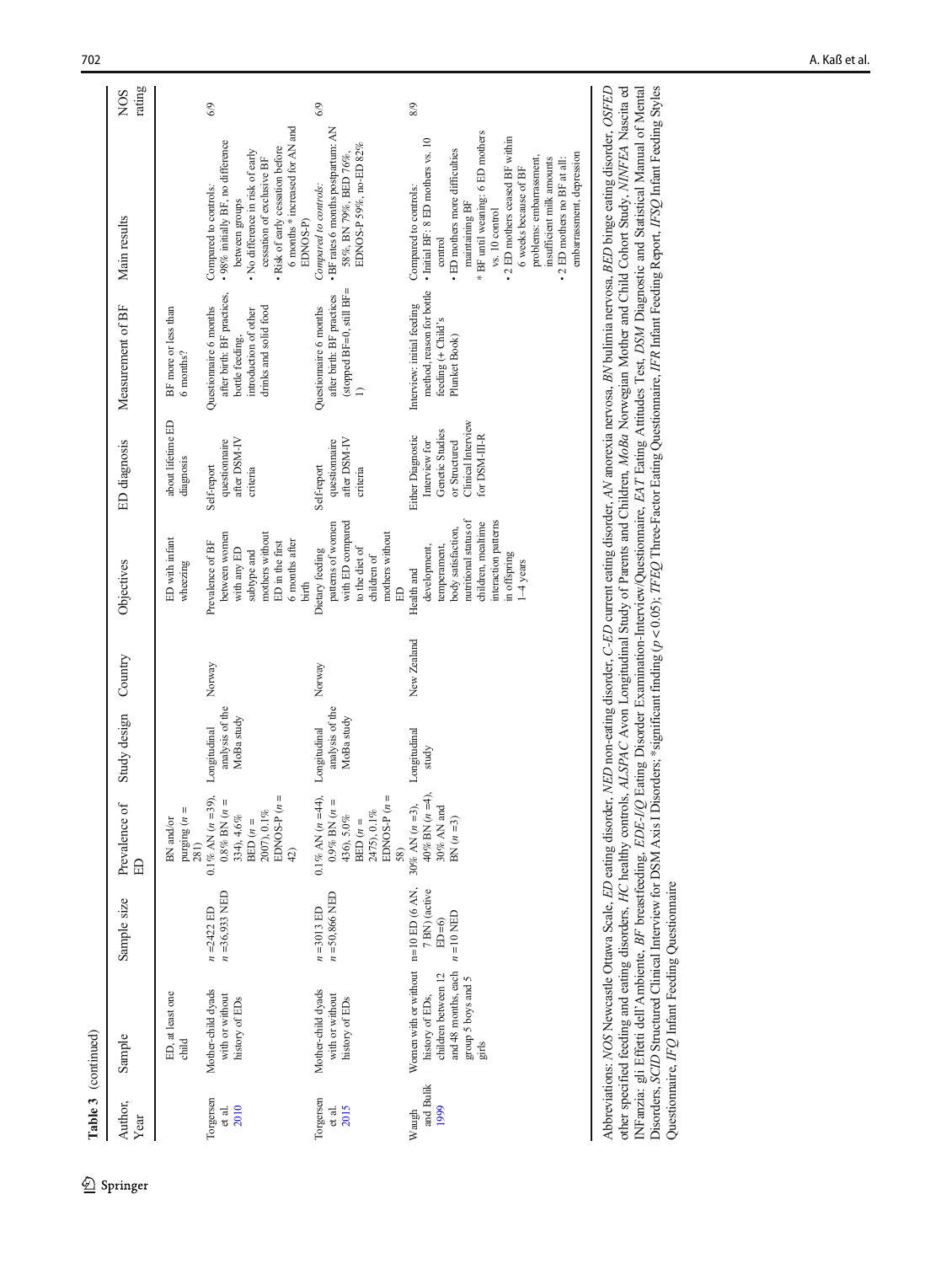seem to be more relevant for the decision to stop BF. Furthermore, the support of family, partner, and/or community, the working situation of the mother, and the values and influences of the social environment and culture can play a big role in BF behavior in general (Rempel and Rempel [2004](#page-15-0)).

Only one large prospective population-based study found a longer BF duration in mothers with EDs, more specifically in mothers with BN (Micali et al. [2009](#page-14-0);  $n =$ 12,050). Especially for mothers with BN, BF might prevent from dysfunctional eating behaviors (Stapleton et al. [2008](#page-15-0);  $n = 16$ ).

Studies that investigated BF initiation in mothers with EDs included studies with very small sample sizes (Evans and Le Grange [1995](#page-14-0);  $n = 20$ ; Hoffman et al. [2014](#page-14-0);  $n = 50$ ; Waugh and Bulik [1999;](#page-15-0)  $n = 20$ ). Three large population-based studies led to three different results: Torgersen et al. ([2010](#page-15-0)) found a similar rate of initial BF in both groups (Torgersen et al.  $2010$ ;  $n =$ 39,355), Micali et al. ([2009\)](#page-14-0) found that mothers with EDs were significantly more likely to start BF (Micali et al. [2009](#page-14-0);  $n = 12,050$ , and Nguyen et al. ([2017](#page-14-0)) stated that mothers with EDs were less likely to start BF (not significant) (Nguyen et al. [2017;](#page-14-0)  $n = 6196$ ). Reasons for these conflicting results may be the difference in ED samples between studies and different methodological approaches to determine the diagnosis of EDs and BF practices.

# Emotions during breastfeeding and general attitudes toward breastfeeding

Summarizing the findings of three relevant publications, reported emotions during BF were often negative or dominated by concerns (Evans and Le Grange  $1995$ ;  $n = 20$ ; Larsson and Andersson-Ellström  $2003$ ;  $n = 454$ ; Waugh and Bulik [1999](#page-15-0);  $n = 20$ ). It should again be noted that the results have limited power due to rather small sample sizes. As this is an emotionally loaded and very subjective topic, a retrospective method of assessment is disadvantageous (Evans and Le Grange [1995;](#page-14-0)  $n = 20$ ). Answers could be adapted to social desirability or underlie recall biases, especially if the child is already be-yond early childhood (Evans and Le Grange [1995;](#page-14-0)  $n = 20$ ). A qualitative approach would be appropriate to give real-life impressions of the emotions felt during BF of mothers suffering from EDs (Stapleton et al. [2008,](#page-15-0) [2009\)](#page-15-0). Since BF is related to food and nutrition, it is not surprising that besides the maternal pride to be able to feed the child, there is also fear and insecurity in mothers with EDs. A negative self-image and lacking trust in their own body (Stice and Shaw [2002](#page-15-0)) are also possible reasons for negative feelings during BF. In addition, some mothers with EDs started to worry very early about the weight of their newborn daughters (Agras et al. [1999;](#page-13-0)  $n =$ 194), which also contributes to general feelings of concern during the time of BF.

#### Problems associated with breastfeeding

All of the five relevant studies identified problems with BF in mothers with EDs (Agras et al. [1999;](#page-13-0)  $n = 194$ ; Brinch et al. [1988;](#page-13-0)  $n = 50$ ; Evans and Le Grange [1995;](#page-14-0)  $n = 20$ ; Micali et al. [2009;](#page-14-0)  $n = 12,050$ ; Waugh and Bulik [1999](#page-15-0);  $n = 20$ ). Problems with BF are generally common and do also occur frequently in healthy women (Gianni et al. [2019](#page-14-0); Kent et al. [2015\)](#page-14-0). Micali et al. [\(2009\)](#page-14-0) were able to show differences between AN and BN for problems regarding BF. Children of mothers with AN showed more overall difficulties and children of mothers with BN refused solids, which led to longer BF duration (Micali et al. [2009](#page-14-0);  $n = 12,050$ . This contrasts the findings of Stapleton et al. [\(2008\)](#page-15-0) that cycles of bingeing and purging in BN patients led to early cessation of BF in some women (Stapleton et al. [2008](#page-15-0);  $n = 16$ ). However, one must consider that the ED sample differed between the two studies regarding ED severity. Agras et al. [\(1999\)](#page-13-0) evaluated daughters and sons separately, with the result that daughters showed significantly more vomiting and fast sucking (Agras et al. [1999](#page-13-0);  $n = 194$ ). It should be noted that these observations were made under laboratory feeding conditions, which might not represent the real feeding situation at home.

In any case, it may be stated that there is a tendency toward more problems associated with BF for mothers with any subtype of ED, which represents a burden for the mother and the child. As we have already pointed out in "[Breastfeeding initi](#page-6-0)[ation and total duration of breastfeeding](#page-6-0)", physical problems associated with BF do not necessarily seem to be related to an ED, but are generally common (Kersting et al. [2020](#page-14-0)). Emotional problems have a great magnitude in mothers with EDs (see "Emotions during breastfeeding and general attitudes toward breastfeeding"). These negative feelings might also be perceived by the child, which then expresses its discomfort by altered behavior.

Recently, it has been outlined that oxytocin also contributes to the regulation of eating behavior and might play a role in the disease process of EDs. Oxytocin functioning might partly underlie BF difficulties seen in women with EDs and might even contribute to an intergenerational transmission of EDs via attachment experiences in early childhood (Giel et al. [2018\)](#page-14-0). In this context, the type of delivery should be considered in studies, since cesarean sections alter the oxytocin levels after birth, which can affect the mother's BF behavior (Marchini et al. [1988](#page-14-0)).

#### Scheduled feeding

Concerning the incidence of scheduled feeding, all three relevant studies showed different results while analyzing slightly different subgroups (Agras et al. [1999](#page-13-0);  $n = 194$ ; Evans and Le Grange [1995](#page-14-0);  $n = 20$ ; Martini et al. [2019;](#page-14-0)  $n = 99$ ). Unfortunately, there was no definition of scheduled feeding.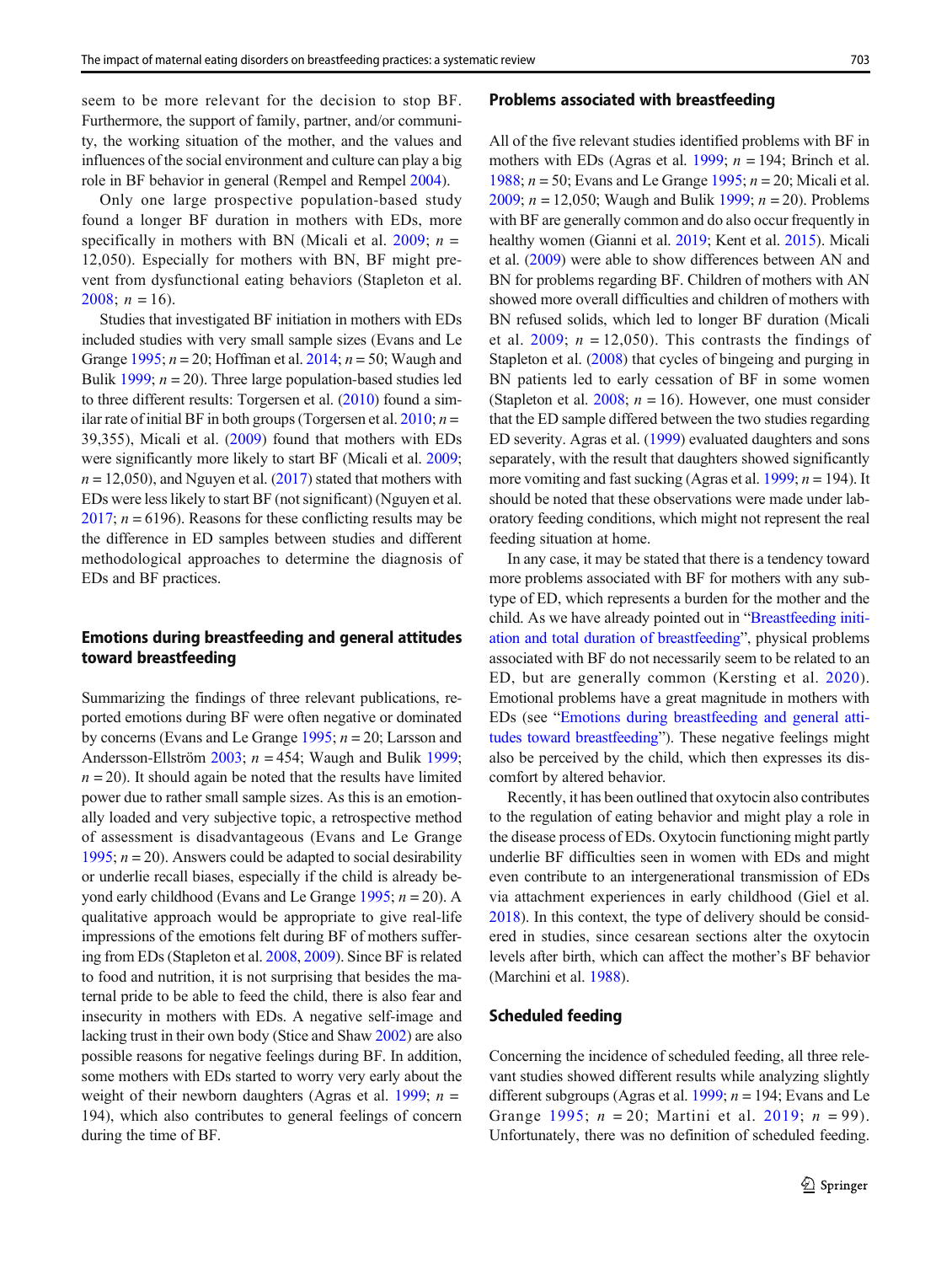Only Evans and Le Grange ([1995](#page-14-0)) gave information about the source of the schedules. This was also the only study that found a significantly higher implementation of scheduled feeding in mothers with EDs (Evans and Le Grange [1995](#page-14-0);  $n = 20$ ). Further research is urgently needed to be able to draw a conclusion on this issue, especially with distinction between the subtypes of EDs, because the different characteristics of ED subtypes might lead to contrasting results in terms of scheduled feeding. The question arises whether scheduled feeding is disadvantageous or beneficial for the child. Regulated feeding times could possibly be helpful for mothers with EDs to establish a steady rhythm and to improve recognition of the infant's hunger and satiety signals (Evans and Le Grange [1995;](#page-14-0)  $n = 20$ ). Furthermore, there might be cases where feeding on demand is detrimental for the mother's health, for example at night. In this case, regulated feeding times could be beneficial for the mother's sleep and regeneration. BF in general can also be incompatible with other needs of the mother, for instance if the mother wishes to return to work early after birth. These are examples where planned feeding and/or replacing BF with formula can unburden the mother, since she can give this task to her partner or someone else. However, the current recommendation on breastfeeding frequency is to breastfeed on demand (Koletzko et al. [2010](#page-14-0)).

#### Strengths and limitations of the included studies

Five of the publications were based on large cohort and/or publication-based analyses (Micali et al. [2009;](#page-14-0)  $n = 12,050$ ; Nguyen et al. [2017;](#page-14-0)  $n = 6196$ ; Popovic et al. [2018;](#page-15-0)  $n =$ 5081; Torgersen et al.  $2010$ ;  $n = 39,355$ ; Torgersen et al. [2015;](#page-15-0)  $n = 53,879$ ; most of the other studies had very small sample sizes, and therefore limited generalizability. All publications included a control group with mothers without EDs. Mothers with EDs were partly overrepresented in comparison to the overall population, which might be caused by a special interest of affected mothers in this topic (Agras et al. [1999](#page-13-0);  $n = 194$ ). The major strength of the studies with large sample sizes beside the study population number was prospectivity and therefore a minimization of recall bias. Furthermore, these studies partly applied DSM-V criteria for ED diagnosis and included numerous covariates in the analysis (Nguyen et al. [2017;](#page-14-0) Torgersen et al. [2010;](#page-15-0) Torgersen et al. [2015](#page-15-0)). Two of the studies had representative samples in terms of the incidence of ED subtypes (Micali et al. [2009;](#page-14-0) Popovic et al. [2018\)](#page-15-0). Limitations included self-report ED diagnoses in all the studies (Micali et al. [2009](#page-14-0); Nguyen et al. [2017](#page-14-0); Popovic et al. [2018](#page-15-0); Torgersen et al. [2010;](#page-15-0) Torgersen et al. [2015](#page-15-0)) and inclusion of only two ED subtypes (AN/BN) in two studies (Micali et al. [2009;](#page-14-0) Popovic et al. [2018\)](#page-15-0).

During the long period of time that the publications cover, the public attitude toward BF might have changed. This could be one reason for shorter overall BF durations in the

1980s in both groups of women compared to recent years. Publication dates ranged from 1988 (Brinch et al. [1988;](#page-13-0)  $n =$ 50) to 2019 (Martini et al.  $2019$ ;  $n = 99$ ), which also resulted in different versions of diagnostic criteria for EDs being applied (). In four cases, no DSM criteria were applied (Brinch et al. [1988;](#page-13-0)  $n = 50$ ; Larsson and Andersson-Ellström [2003](#page-14-0);  $n = 454$ ; Micali et al. [2009](#page-14-0);  $n = 12,050$ ; Popovic et al.  $2018$ ;  $n = 5081$ ). The ED diagnosis was based on self-report in most of the studies which might cause a sample bias, because women who reported EDs might have milder forms and severe cases might not be reported due to feelings of shame. Not all studies differentiated active, lifetime, or subtypes of EDs. Only Martini et al. [\(2019](#page-14-0)) differentiated results for current ED and past ED (Martini et al.  $2019$ ;  $n = 99$ ), and only Torgersen et al.  $(2010, 2015)$  $(2010, 2015)$  $(2010, 2015)$  $(2010, 2015)$ and Micali et al. [\(2009](#page-14-0)) differentiated between subtypes of EDs (Micali et al. [2009](#page-14-0);  $n = 12,050$ ; Torgersen et al. [2010;](#page-15-0)  $n = 39,355$ ; Torgersen et al. [2015;](#page-15-0)  $n = 53,879$ ).

The measurements on BF were conducted at very different time points, some at 8 weeks and 6 months postpartum (Martini et al.  $2019$ ;  $n = 99$ ), others 3 days per month until the child was weaned (Agras et al., 1999;  $n = 194$ ), and others collected retrospective information on BF without a specific time point (Brinch et al. [1988](#page-13-0);  $n = 50$ ; Evans and Le Grange [1995;](#page-14-0)  $n = 20$ ; Waugh and Bulik [1999;](#page-15-0)  $n = 20$ ). Retrospectivity in general involves the risk of recall bias and adaptation, especially when it comes to such sensitive topics like EDs and BF (Brinch et al.  $1988$ ;  $n = 50$ ). A limitation of the studies investigating BF durations was the missing differentiation between exclusive and partial BF (Thulier [2010\)](#page-15-0). Only Torgersen et al. [\(2010](#page-15-0), [2015](#page-15-0)) named the type of BF which was measured (Torgersen et al. [2010](#page-15-0);  $n = 39,355$ ; Torgersen et al. [2015](#page-15-0);  $n =$ 53,879). This leads to difficulties in the interpretation and comparability of total durations of BF. It can be suspected that results with durations of 3 months or less are meant for exclusive BF, but this cannot be validated.

EDs are often accompanied by other psychological diseases like perinatal mood and anxiety disorders (Makino et al. [2020\)](#page-14-0). These could influence the decision to initiate, continue, or stop BF (Vieira et al. [2018](#page-15-0)) and should therefore be carefully considered when examining BF mothers with EDs in future studies. Also, the type of treatment should be indicated, for example, medication or psychotherapy. A prolonged stay in the hospital after birth, lacking social support, and type of delivery are factors that might contribute to the mother's decision to BF or not (Paiva et al. [2013](#page-15-0); Sayres and Visentin [2018](#page-15-0)). Also, the duration of BF could be influenced by several social covariates (Kelly et al. [2006](#page-14-0)). The included studies in this review hardly considered these numerous factors when analyzing the BF behavior of women with and without EDs.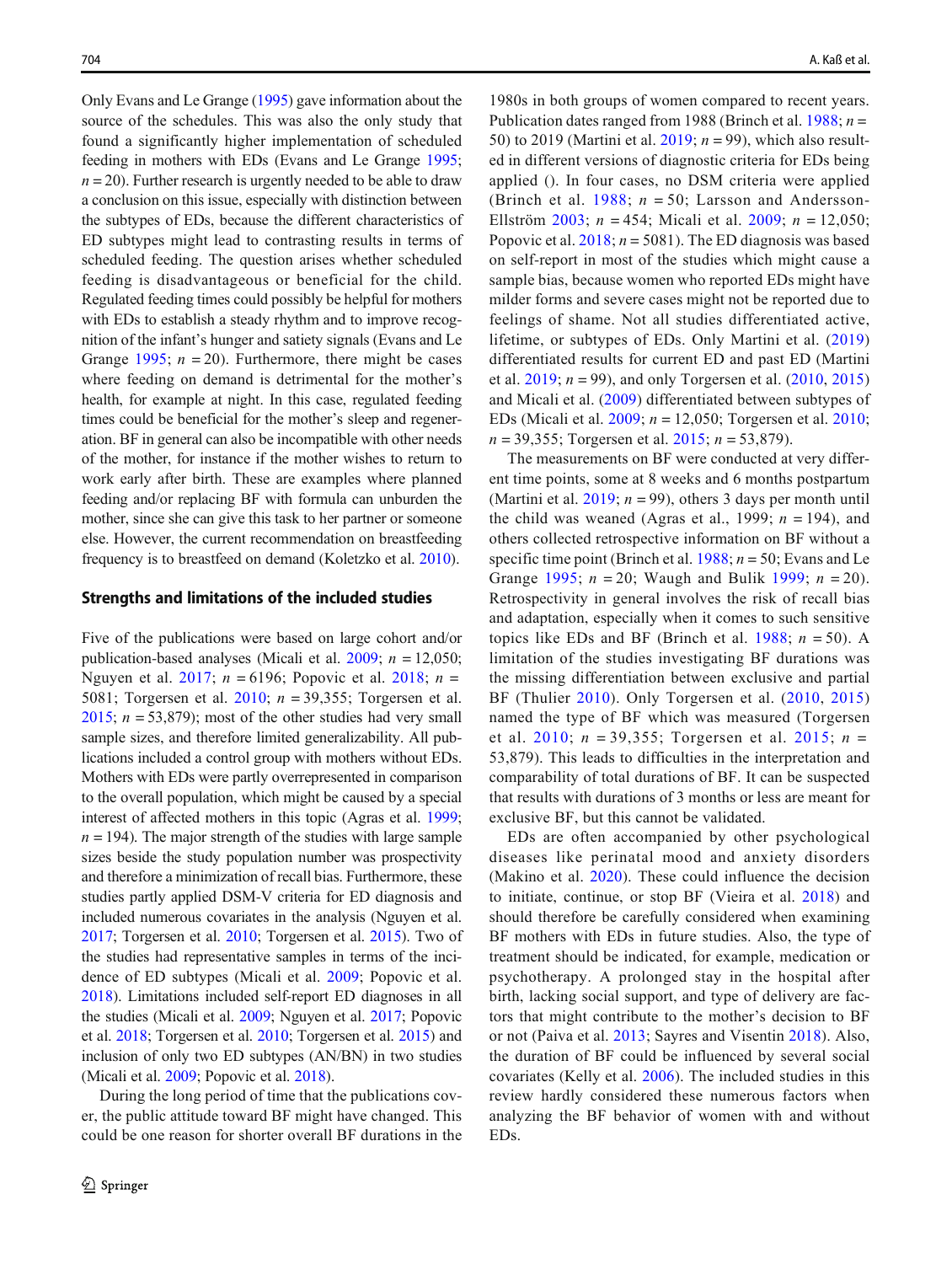#### Strengths and limitations of the present review

This review is the first to examine BF practices in mothers with EDs in such detail. The strengths of this review are its methodical and systematic approach. This review is one of very few systematic reviews on BF in combination with maternal EDs (Behar and Arancibia [2014](#page-13-0); Martini et al. [2020\)](#page-14-0). Both Behar and Arancibia ([2014](#page-13-0)) and Martini et al. [\(2020\)](#page-14-0) had a different research focus by covering BF in mothers with EDs as one of many topics, and therefore, the number of included studies on this topic was limited in both reviews. In this present review, the specific focus is solely on BF practices in mothers with and without EDs, with a systematic approach and high actuality. We defined a relatively broad search term in order to be as inclusive as possible and to cover a large body of research on this topic. In addition to the duration of BF, problems and emotional status of the affected mothers were also analyzed in this review. Due to the large heterogeneity of the included studies and publications, it was not possible to perform a meta-analysis.

# Conclusion and further directions

Based on the research questions for the present systematic review, the main conclusions are as follows: (a) the studies included in this review showed mixed results on BF duration, but due to the results of larger studies, it is reasonable to assume that women with EDs (especially AN) breastfeed for a shorter total duration as healthy women. There is not enough evidence to evaluate initial BF in women with EDs. (b) Women with EDs showed a higher rate of problems during BF compared to healthy women. Since physical problems are also common in healthy mothers, emotional problems are an especially relevant factor in mothers with EDs.

The results of the included studies are very heterogeneous, and methods are hardly comparable. Therefore, it was not possible to calculate average BF durations for all participants. In addition, a differentiation between exclusive and partial BF was missing, which makes it impossible to rate whether the recommendations for exclusive BF have been achieved.

A drawback of all cited studies is the neglected inclusion of the women's partners. Studies show that a pregnant woman's decision on BF is strongly influenced by the attitude of her partner (Rempel and Rempel [2004\)](#page-15-0). Therefore, further studies should assess the attitudes toward BF of paternal or maternal figures and if they support the women's BF plans. Especially in the case of women with EDs, the partners might be a protective factor for normalizing infant nutrition while setting healthy nutritional norms and being a positive role-model (Keel et al. [1997](#page-14-0); Sadeh-Sharvit et al. [2019\)](#page-15-0).

BF is a complex procedure, which does require not only knowledge and support but also confidence in the body and in the body's capacity to nurture a child (Arora et al. [2000](#page-13-0)). This confidence is often missing in women suffering from EDs (Stice and Shaw [2002](#page-15-0)). Women with AN might also doubt that they can give any milk because of their low BMI. However, there is evidence that the amount of breast milk is independent from the maternal BMI ( Prentice et al. [1994](#page-15-0)).

Feeding the infant is much more than just providing caloric intake; it is one of the most important forms of communication between mother and child and a basis for attachment (Silva et al. [2016\)](#page-15-0). Shorter overall BF and BF problems in mothers with EDs might therefore occur on a continuum of complex difficulties which develop around mother-infant-interactions and reach beyond the mere feeding situation. Therefore, obstetricians, midwives, and other healthcare professionals should begin teaching about breastfeeding prenatally while involving the partners of the women from the beginning. Pregnant women with EDs might be ambivalent toward BF (Stapleton et al. [2008](#page-15-0); Stapleton et al. [2009\)](#page-15-0) and motherhood (Koubaa et al. [2008\)](#page-14-0). Furthermore, there is evidence that early negative BF experiences increase the risk for depressive symptoms 2 months postpartum (Watkins et al. [2011](#page-15-0)). Moreover, many women experience ED relapses and even an increase in severity of their ED symptoms in the postpartum period (Makino et al. [2020](#page-14-0)). It might also be helpful to seek psychological counseling at the end of the third trimester to counteract or prepare for a possible worsening of ED symptoms. Therefore, monitoring the women's mental health, their ED pathology, and their adjustment to motherhood should be carried out regularly by providers during this high-risk period (Harris [2010\)](#page-14-0). Women should be reassured that all women are affected by postpartum feelings and emotions when they become mothers which can normalize postpartum experiences and reduce anxiety in affected women (Chizawsky and Newton [2006](#page-13-0)). Lastly, the involvement of a pediatrician to carefully monitor the nutritional status of the infant should also be considered (Harris [2010](#page-14-0)).

On the other side, it is important to note that there is a small percentage of mothers of 5 to 10% who are physically not able to breastfeed, although they want to (Kersting et al. [2020\)](#page-14-0). In addition, some women face barriers to BF including demographic, social, economic, and cultural factors (Kelly et al. [2006](#page-14-0)). No matter why mothers are not able to breastfeed or decide not to breastfeed, they suffer from increasing social pressure and desirability to breastfeed their infants (Diez-Sampedro et al. [2019](#page-14-0); Stapleton et al. [2008\)](#page-15-0).

To conclude, it should be considered that not only women who suffer from severe EDs may have problems with or negative feelings toward BF but also women who are dissatisfied with their weight or shape (Barnes et al. [1997;](#page-13-0) Foster et al. [1996\)](#page-14-0). Professional pre- and postnatal care should therefore address every woman, in the best case including their partners, as part of the routine prenatal care.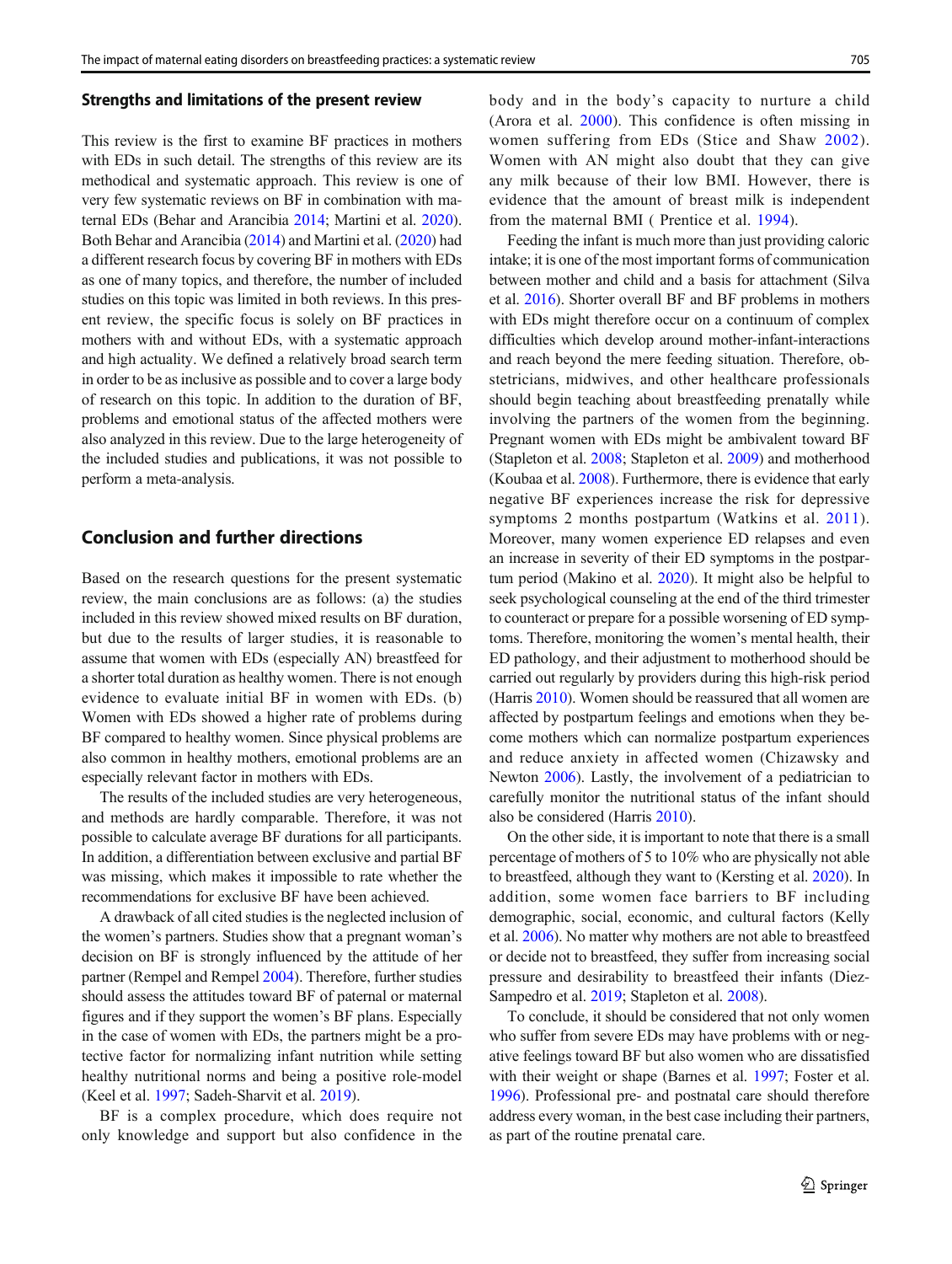# <span id="page-13-0"></span>Appendix

Search term (PubMed).

(("breast feeding"[MeSH Terms] OR ("breast"[All Fields] AND "feeding"[All Fields]) OR "breast feeding"[All Fields] OR "breastfeeding"[All Fields]) OR ("lactation"[MeSH Terms] OR "lactation" [All Fields] OR "breast feeding"[MeSH Terms] OR ("breast"[All Fields] AND "feeding"[All Fields]) OR "breast feeding"[All Fields]) OR (("infant, new-born"[MeSH Terms] OR ("infant"[All Fields] AND "newborn"[All Fields]) OR "new-born infant"[All Fields] OR "neonate"[All Fields]) AND feeding[All Fields]) OR (("in-fant, newborn"[MeSH Terms] OR ("infant"[All Fields] AND "newborn"[All Fields]) OR "newborn infant"[All Fields] OR "newborn"[All Fields]) AND feeding[All Fields]) OR (("infant, newborn"[MeSH Terms] OR ("infant"[All Fields] AND "newborn"[All Fields]) OR "newborn infant"[All Fields] OR "baby"[All Fields] OR "infant"[MeSH Terms] OR "infant"[All Fields]) AND feeding[All Fields]) OR (("infant"[MeSH Terms] OR "infant"[All Fields]) AND feeding[All Fields])) AND (("feeding and eating disorders"[MeSH Terms] OR ("feeding"[All Fields] AND "eating"[All Fields] AND "disorders"[All Fields]) OR "feeding and eating disorders"[All Fields] OR ("eating"[All Fields] AND "disorders"[All Fields]) OR "eating disorders"[All Fields]) OR ("anorexia nervosa"[MeSH Terms] OR ("anorexia"[All Fields] AND "nervosa"[All Fields]) OR "anorexia nervosa"[All Fields]) OR ("bulimia nervosa"[MeSH Terms] OR ("bulimia"[All Fields] AND "nervosa"[All Fields]) OR "bulimia nervosa"[All Fields]) OR ("binge-eating disorder"[MeSH Terms] OR ("bingeeating"[All Fields] AND "disorder"[All Fields]) OR "bingeeating disorder"[All Fields] OR ("binge"[All Fields] AND "eating"[All Fields] AND "disorder"[All Fields]) OR "binge eating disorder"[All Fields]) OR osfed[All Fields]).

Acknowledgements We thank Jessica Cook for revising the article as a native speaker.

Author contribution A.K., A.F.D., and K.E.G. conceived the review topic and research questions. A.K. and A.F.D. developed search terms and eligibility criteria. A.K. and A.F.D. screened, reviewed, selected, and rated the search results. K.E.G. served as a third reviewer for study inclusion. A.K. analyzed the included studies and drafted the manuscript. A.F.D., M.W., S.Z., and K.E.G. critically revised the manuscript.

Funding Open Access funding enabled and organized by Projekt DEAL. A.F.D. receives a grant from the Cusanuswerk e.V.; this work was supported by a grant within the fortüne program from the Medical Faculty Tübingen (project no. F1292064).

## **Declarations**

Ethical approval Not applicable.

Conflict of interest The authors declare no conflict of interest. The funders had no role in the collection, analyses, or interpretation of data; in the writing of the manuscript; or in the decision to publish the results.

Open Access This article is licensed under a Creative Commons Attribution 4.0 International License, which permits use, sharing, adaptation, distribution and reproduction in any medium or format, as long as you give appropriate credit to the original author(s) and the source, provide a link to the Creative Commons licence, and indicate if changes were made. The images or other third party material in this article are included in the article's Creative Commons licence, unless indicated otherwise in a credit line to the material. If material is not included in the article's Creative Commons licence and your intended use is not permitted by statutory regulation or exceeds the permitted use, you will need to obtain permission directly from the copyright holder. To view a copy of this licence, visit <http://creativecommons.org/licenses/by/4.0/>.

# References

- Achamrah N, Coëffier M, Rimbert A, Charles J, Folope V, Petit A, Déchelotte P, Grigioni S (2017) Micronutrient status in 153 patients with anorexia nervosa. Nutrients 9(3). [https://doi.org/10.3390/](https://doi.org/10.3390/nu9030225) [nu9030225](https://doi.org/10.3390/nu9030225)
- Agras S, Hammer L, McNicholas F (1999) A prospective study of the influence of eating-disordered mothers on their children. Int J Eat Disord 25(3):253–262
- Allen KL, Gibson LY, McLean NJ, Davis EA, Byrne SM (2014) Maternal and family factors and child eating pathology: risk and protective relationships. J Eat Disord 2:11. [https://doi.org/10.1186/](https://doi.org/10.1186/2050-2974-2-11) [2050-2974-2-11](https://doi.org/10.1186/2050-2974-2-11)
- APA. (2013). Diagnostic and Statistical Manual of Mental Disorders: American Psychiatric Association. Retrieved from [https://www.](https://www.corc.uk.net/media/1951/ede_170d.pdf) [corc.uk.net/media/1951/ede\\_170d.pdf](https://www.corc.uk.net/media/1951/ede_170d.pdf)[https://doi.org/10.1176/appi.](https://doi.org/10.1176/appi.books.9780890425596) [books.9780890425596](https://doi.org/10.1176/appi.books.9780890425596)
- Arora S, McJunkin C, Wehrer J, Kuhn P (2000) Major factors influencing breastfeeding rates: mother's perception of father's attitude and milk supply. Pediatrics 106(5):E67. [https://doi.org/10.1542/peds.106.5.](https://doi.org/10.1542/peds.106.5.e67) [e67](https://doi.org/10.1542/peds.106.5.e67)
- Barnes J, Stein A, Smith T, Pollock JI (1997) Extreme attitudes to body shape, social and psychological factors and a reluctance to breast feed. Alspac Study Team. Avon Longitudinal Study of Pregnancy and Childhood. Journal of the Royal Society of Medicine 90(10):551–559. [https://doi.org/10.1177/](https://doi.org/10.1177/014107689709001007) [014107689709001007](https://doi.org/10.1177/014107689709001007)
- Behar AR, Arancibia MM (2014) Maternal eating disorders and their influence on eating behavior of the children: a review of the literature. Revista Chilena De Pediatria 85(6). [https://doi.org/10.4067/](https://doi.org/10.4067/S0370-41062014000600012) [S0370-41062014000600012](https://doi.org/10.4067/S0370-41062014000600012)
- Brinch M, Isager T, Tolstrup K (1988) Anorexia nervosa and motherhood: reproduction pattern and mothering behavior of 50 women. Acta Psychiatr Scand 77(5):611–617. [https://doi.org/10.1111/j.](https://doi.org/10.1111/j.16001988.tb05175.x) [1600-0447.1988.tb05175.x](https://doi.org/10.1111/j.16001988.tb05175.x)
- Bye A, Nath S, Ryan EG, Bick D, Easter A, Howard LM, Micali N (2020) Prevalence and clinical characterisation of pregnant women with eating disorders. European Eating Disorders Review : The Journal of the Eating Disorders Association 28(2):141–155. <https://doi.org/10.1002/erv.2719>
- Chizawsky LLK, Newton MS (2006) Eating disorders: identification and treatment in obstetrical patients. AWHONN Lifelines 10(6):482– 488. <https://doi.org/10.1111/j.1552-6356.2006.00097.x>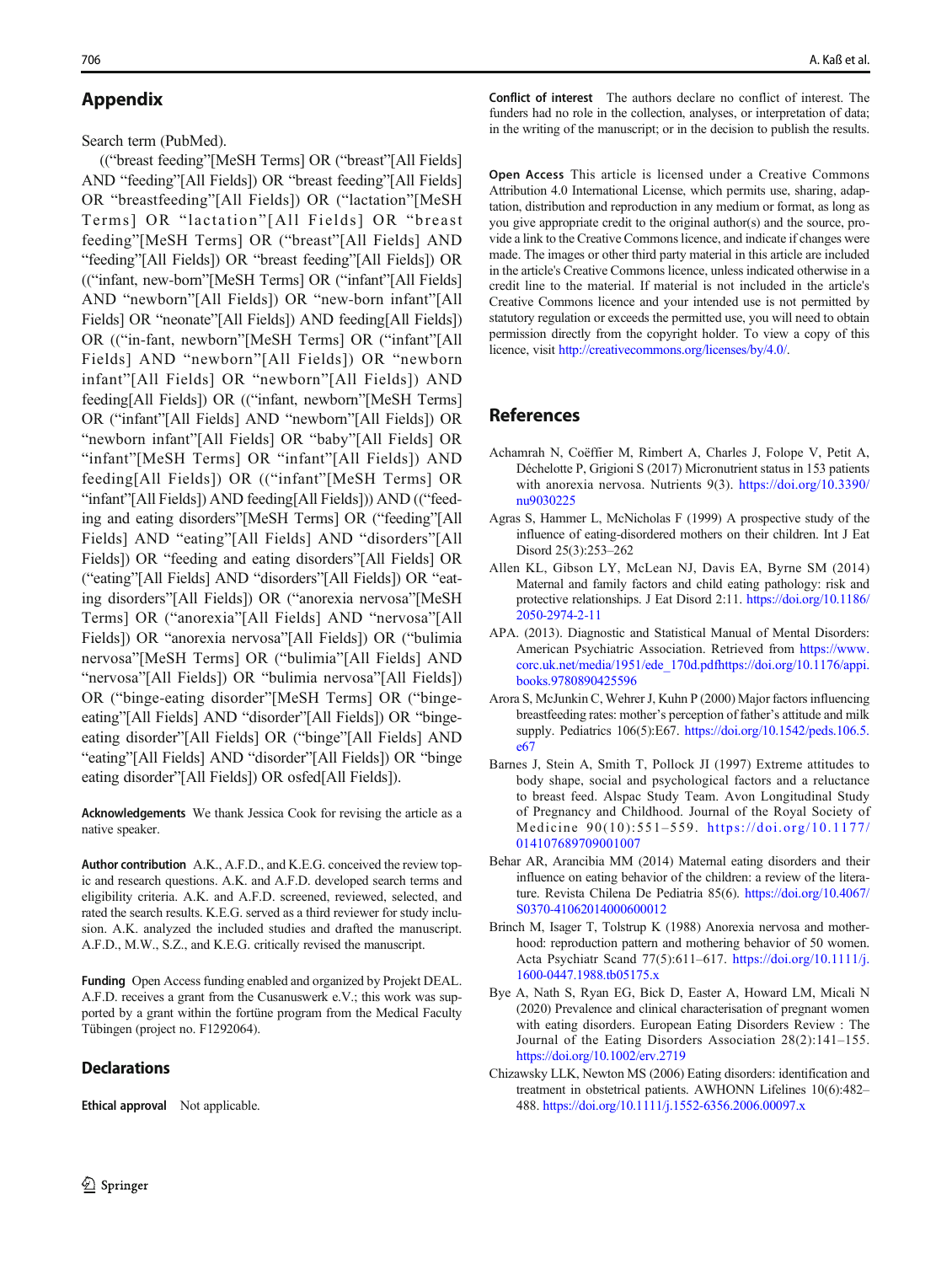- <span id="page-14-0"></span>Daniels L, Gibson RS, Diana A, Haszard JJ, Rahmannia S, Luftimas DE, Hampel D, Shahab-Ferdows S, Reid M, Melo L, Lamers Y, Allen LH, Houghton LA (2019) Micronutrient intakes of lactating mothers and their association with breast milk concentrations and micronutrient adequacy of exclusively breastfed Indonesian infants. Am J Clin Nutr 110(2):391–400. <https://doi.org/10.1093/ajcn/nqz047>
- Dias CC, Figueiredo B (2015) Breastfeeding and depression: a systematic review of the literature. J Affect Disord 171:142–154. [https://doi.](https://doi.org/10.1016/j.jad.2014.09.022) [org/10.1016/j.jad.2014.09.022](https://doi.org/10.1016/j.jad.2014.09.022)
- Diez-Sampedro A, Flowers M, Olenick M, Maltseva T, Valdes G (2019) Women's choice regarding breastfeeding and its effect on well-being. Nursing for Women's Health 23(5):383–389. [https://doi.org/10.](https://doi.org/10.1016/j.nwh.2019.08.002) [1016/j.nwh.2019.08.002](https://doi.org/10.1016/j.nwh.2019.08.002)
- Evans J, Le Grange D (1995) Body size and parenting in eating disorders: a comparative study of the attitudes of mothers towards their children. Int J Eat Disord 18(1):39–48
- Fahy T, Treasure J (1989) Children of mothers with bulimia nervosa. BMJ (Clinical Research Ed) 299(6706):1031. [https://doi.org/10.](https://doi.org/10.1136/bmj.299.6706.1031) [1136/bmj.299.6706.1031](https://doi.org/10.1136/bmj.299.6706.1031)
- Falkai P, Wittchen H-U, Döpfner M, Gaebel W, Maier W, Rief W et al (2018) Diagnostisches und statistisches Manual psychischer Störungen DSM-5® (2. korrigierte Auflage, deutsche Ausgabe). Hogrefe, Göttingen ISBN: 9783801728038
- Foster SF, Slade P, Wilson K (1996) Body image, maternal fetal attachment, and breast feeding. J Psychosom Res 41(2):181–184. [https://](https://doi.org/10.1016/0022-3999(96)00035-9) [doi.org/10.1016/0022-3999\(96\)00035-9](https://doi.org/10.1016/0022-3999(96)00035-9)
- Gianni ML, Bettinelli ME, Manfra P, Sorrentino G, Bezze E, Plevani L, Cavallaro G, Raffaeli G, Crippa BL, Colombo L, Morniroli D, Liotto N, Roggero P, Villamor E, Marchisio P, Mosca F (2019) Breastfeeding difficulties and risk for early breastfeeding cessation. Nutrients 11(10). <https://doi.org/10.3390/nu11102266>
- Giel K, Zipfel S, Hallschmid M (2018) Oxytocin and eating disorders: a narrative review on emerging findings and perspectives. Curr Neuropharmacol 16(8):1111–1121. [https://doi.org/10.2174/](https://doi.org/10.2174/1570159X15666171128143158) [1570159X15666171128143158](https://doi.org/10.2174/1570159X15666171128143158)
- Hannula L, Kaunonen M, Tarkka M-T (2008) A systematic review of professional support interventions for breastfeeding. J Clin Nurs 17(9):1132–1143. [https://doi.org/10.1111/j.1365-2702.2007.](https://doi.org/10.1111/j.1365-2702.2007.02239.x) [02239.x](https://doi.org/10.1111/j.1365-2702.2007.02239.x)
- Harris AA (2010) Practical advice for caring for women with eating disorders during the perinatal period. Journal of Midwifery & Women's Health 55(6):579–586. [https://doi.org/10.1016/j.jmwh.](https://doi.org/10.1016/j.jmwh.2010.07.008) [2010.07.008](https://doi.org/10.1016/j.jmwh.2010.07.008)
- Hoffman ER, Bentley ME, Hamer RM, Hodges EA, Ward DS, Bulik CM (2014) A comparison of infant and toddler feeding practices of mothers with and without histories of eating disorders. Maternal & Child Nutrition 10(3):360–372. [https://doi.org/10.1111/j.1740-](https://doi.org/10.1111/j.1740-8709.2012.00429.x) [8709.2012.00429.x](https://doi.org/10.1111/j.1740-8709.2012.00429.x)
- Keel PK, Heatherton TF, Harnden JL, Hornig CD (1997) Mothers, fathers, and daughters: dieting and disordered eating. Eat Disord 5(3): 216–228. <https://doi.org/10.1080/10640269708249227>
- Kelly YJ, Watt RG, Nazroo JY (2006) Racial/ethnic differences in breastfeeding initiation and continuation in the United Kingdom and comparison with findings in the United States. Pediatrics 118(5):e1428–e1435. <https://doi.org/10.1542/peds.2006-0714>
- Kent JC, Ashton E, Hardwick CM, Rowan MK, Chia ES, Fairclough KA et al (2015) Nipple pain in breastfeeding mothers: incidence, causes and treatments. Int J Environ Res Public Health 12(10):12247– 12263. <https://doi.org/10.3390/ijerph121012247>
- Kersting M, Hockamp N, Burak, C. e. a. (2020) Studie zur Erhebung von Daten zum Stillen und zur Säuglingsernährung in Deutschland – SuSe II. In: Deutsche Gesellschaft für Ernährung (ed) 14. DGE-Ernährungsbericht. Vorveröffentlichung Kapitel 3 (V1–V 34). Bonn. Retrieved from, vol 387, pp 475–490. [https://doi.org/10.](https://doi.org/10.1016/S0140-6736(15)01024-7) [1016/S0140-6736\(15\)01024-7](https://doi.org/10.1016/S0140-6736(15)01024-7)
- Knoph C, von Holle A, Zerwas S, Torgersen L, Tambs K, Stoltenberg C, Bulik CM, Reichborn-Kjennerud T (2013) Course and predictors of maternal eating disorders in the postpartum period. The International Journal of Eating Disorders 46(4):355–368. [https://doi.org/10.1002/](https://doi.org/10.1002/eat.22088) [eat.22088](https://doi.org/10.1002/eat.22088)
- Koletzko B, Brönstrup A, Cremer M, Flothkötter M, Hellmers C, Kersting M, Krawinkel M, Przyrembel H, Schäfer T, Vetter K, Wahn U, Weißenborn A (2010) Säuglingsernährung und Ernährung der stillenden Mutter. Monatsschrift Kinderheilkunde 158(7):679–689. <https://doi.org/10.1007/s00112-010-2240-2>
- Koletzko B, Bauer C-P, Brönstrup A, Cremer M, Flothkötter M, Hellmers C, Kersting M, Krawinkel M, Przyrembel H, Schäfer T, Vetter K, Wahn U, Weißenborn A (2013) Säuglingsernährung und Ernährung der stillenden Mutter. Monatsschrift Kinderheilkunde 161(3):237– 246. <https://doi.org/10.1007/s00112-013-2870-2>
- Koubaa S, Hällström T, Hirschberg AL (2008) Early maternal adjustment in women with eating disorders. The International Journal of Eating Disorders 41(5):405–410. <https://doi.org/10.1002/eat.20521>
- Larsson G, Andersson-Ellström A (2003) Experiences of pregnancyrelated body shape changes and of breast-feeding in women with a history of eating disorders. Eur Eat Disord Rev 11(2):116–124. <https://doi.org/10.1002/erv.497>
- Lepe M, Bacardí Gascón M, Castañeda-González LM, Pérez Morales ME, Jiménez Cruz A (2011) Effect of maternal obesity on lactation: systematic review. Nutricion Hospitalaria 26(6):1266–1269. [https://](https://doi.org/10.1590/S0212-16112011000600012) [doi.org/10.1590/S0212-16112011000600012](https://doi.org/10.1590/S0212-16112011000600012)
- Machado MR, Kamp F, Nunes JC, El-Bacha T, Torres AG (2019) Breast Milk content of vitamin A and E from early- to mid-lactation is affected by inadequate dietary intake in Brazilian adult women. Nutrients 11(9). <https://doi.org/10.3390/nu11092025>
- Makino M, Yasushi M, Tsutsui S (2020) The risk of eating disorder relapse during pregnancy and after delivery and postpartum depression among women recovered from eating disorders. BMC Pregnancy and Childbirth 20(1):323. [https://doi.org/10.1186/](https://doi.org/10.1186/s12884-020-03006-7) [s12884-020-03006-7](https://doi.org/10.1186/s12884-020-03006-7)
- Marchini G, Lagercrantz H, Winberg J, Uvnäs-Moberg K (1988) Fetal and maternal plasma levels of gastrin, somatostatin and oxytocin after vaginal delivery and elective cesarean section. Early Hum Dev 18(1):73–79. [https://doi.org/10.1016/0378-3782\(88\)90044-8](https://doi.org/10.1016/0378-3782(88)90044-8)
- Marlin BJ, Froemke RC (2017) Oxytocin modulation of neural circuits for social behavior. Developmental Neurobiology 77(2):169–189. <https://doi.org/10.1002/dneu.22452>
- Martini MG, Taborelli E, Schmidt U, Treasure J, Micali N (2019) Infant feeding behaviours and attitudes to feeding amongst mothers with eating disorders: a longitudinal study. European Eating Disorders Review : The Journal of the Eating Disorders Association 27(2): 137–146. <https://doi.org/10.1002/erv.2626>
- Martini MG, Barona-Martinez M, Micali N (2020) Eating disorders mothers and their children: a systematic review of the literature. Archives of Women's Mental Health Advance online publication 23:449–467. <https://doi.org/10.1007/s00737-020-01019-x>
- Micali N, Simonoff E, Treasure J (2009) Infant feeding and weight in the first year of life in babies of women with eating disorders. The Journal of Pediatrics 154(1):55-60.e1. [https://doi.org/10.1016/j.](https://doi.org/10.1016/j.jpeds.2008.07.003) [jpeds.2008.07.003](https://doi.org/10.1016/j.jpeds.2008.07.003)
- Moher D, Liberati A, Tetzlaff J, Altman DG (2009) Preferred reporting items for systematic reviews and meta-analyses: the PRISMA statement. PLoS Med 6(7):e1000097. [https://doi.org/10.1371/journal.](https://doi.org/10.1371/journal.pmed.1000097) [pmed.1000097](https://doi.org/10.1371/journal.pmed.1000097)
- Nguyen AN, de Barse LM, Tiemeier H, Jaddoe VWV, Franco OH, Jansen PW, Voortman T (2017) Maternal history of eating disorders: diet quality during pregnancy and infant feeding. Appetite 109: 108–114. <https://doi.org/10.1016/j.appet.2016.11.030>
- Nurjanna, As'ad S, Idris I (2019) Relationship between early breastfeeding initiation and involution uteri of childbirth mothers in Nenemallomo Regional Public Hospital and Arifin Nu'mang